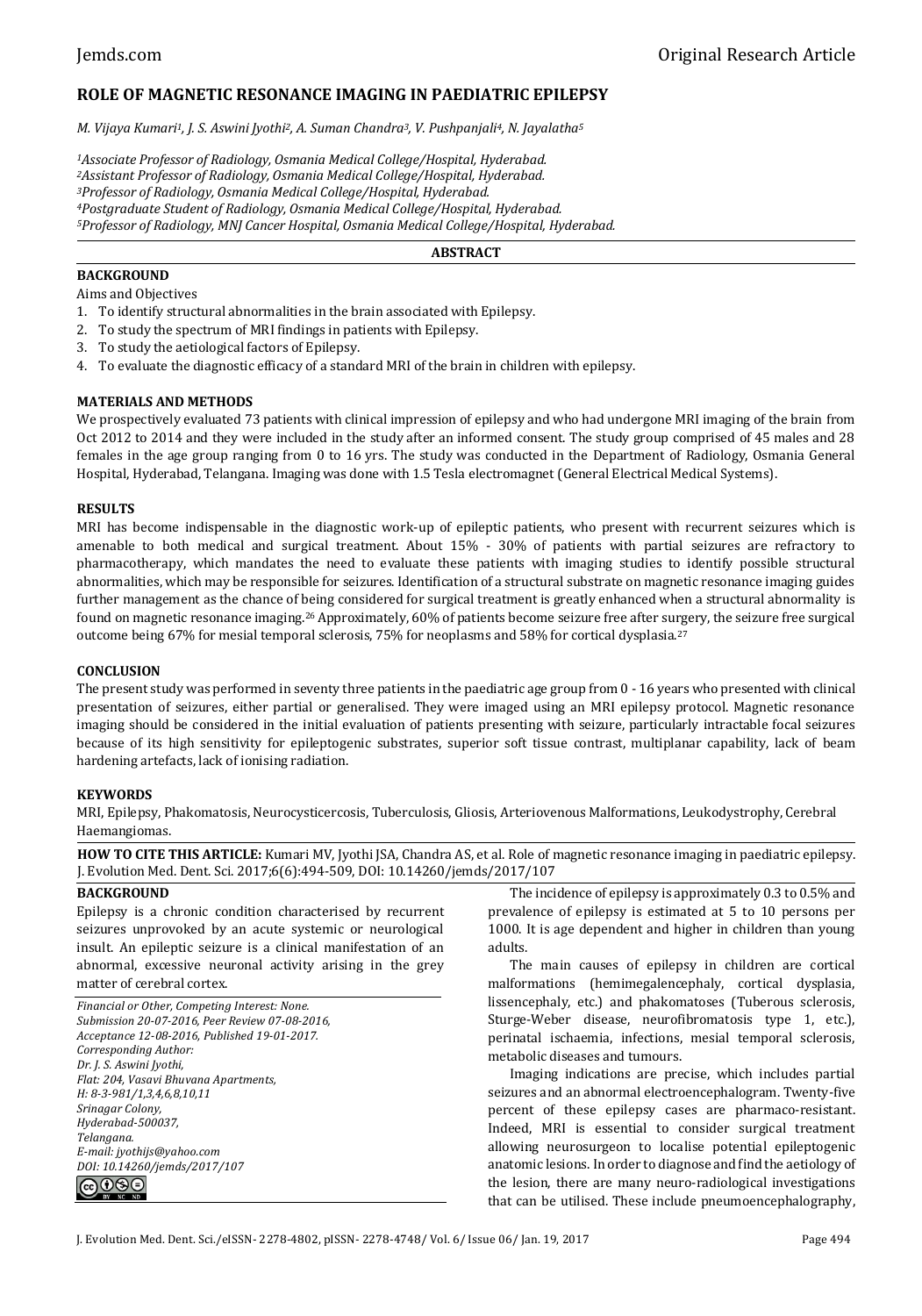CSF examination, carotid angiography, EEG, CT and MRI*.*

Although, the treatment of an isolated seizure is directed towards the immediate underlying metabolic or neurologic derangement, epilepsy usually requires long-term pharmacotherapy or in selected cases neurosurgical intervention to eliminate or reduce recurrent seizures.

Magnetic Resonance Imaging (MRI) is the current imaging tool of choice in the investigation of patients with seizures. The advent of high resolution MRI with a dedicated epilepsy protocol has significantly increased the chances of identifying a cause resulting in a positive clinical impact on the management of these patients. MRI identifies structural defects that require urgent treatment such as high-grade gliomas and arteriovenous malformations, subtle structural abnormalities such as Hippocampal sclerosis and malformations of cortical development. Identification of these conditions has long-term therapeutic and prognostic implications with regard to treatment options and the possibilities of remission or intractability.

#### **MATERIALS AND METHODS**

We prospectively evaluated 73 patients with clinical impression of epilepsy and who had undergone MRI imaging of the brain from Oct 2012 to 2014 and they were included in the study after an informed consent. The study group comprised of 45 males and 28 females in the age group ranging from 0 to 16 yrs. The study was conducted in the Department of Radiology, Osmania General Hospital, Hyderabad, Telangana.

Imaging was done with 1.5 Tesla electromagnet (General Electrical Medical Systems).

#### **Inclusion Criteria**

73 patients of paediatric age group with reference for seizures were subjected to magnetic resonance imaging at Osmania General Hospital, Hyderabad, between 2012 and 2014 and were included in the study.

### **Exclusion Criteria**

Patients with following features were excluded from the study.

### **General**

- 1. Cardiac pacemaker.
- 2. Cerebral aneurysmal clips.
- 3. Metal implants.
- 4. Hearing aids.

### **Specific**

- 1. Febrile seizures.
- 2. Seizures due to dehydration.

### **METHOD OF DATA COLLECTION**

#### **Criteria for Patient's Selection**

The patients selected for the study were clinically diagnosed cases of seizures as per the criteria laid down by the ILAE 1981.

A detailed history was taken and clinical examination was done. The points noted were duration of illness, type of seizures and any associated illness. Detailed clinical and neurological examination was done to find any neurological deficit. Based on the history and examination, a clinicoaetiological diagnosis was made. Biochemical investigations were done as per the proforma and were found to be within normal limits. All the patients underwent MRI scanning. The procedure was briefly explained to the patient or attendant including the risks of contrast examination.

#### **Methods**

Clinical history of each patient was recorded. A detailed proforma was filled up and all the patients underwent investigations as under.

#### **Routine Investigations**

- Hb, TLC, DLC, ESR, Urine routine examination
- Blood urea, Sugar, Serum creatinine, Serum calcium
- Liver function tests
- Fundus examination
- X-ray chest PA view

#### **Special Investigations**

MRI scan of brain (Plain/contrast)

#### **Materials**

- Whole body MRI scanner
- Contrast media gadolinium (Gadobenate Dimeglumine)
- Emergency drugs like Inj. Avil, Dexamethasone and Adrenaline, etc.
- Syringes 5 mL, 10 mL and 20 mL.

#### **Equipment**

1.5 Tesla General Electrical Medical Systems.

#### **Technique of Examination**

All patients screened before entry into the MRI scanning room for ferromagnetic objects, cardiac pacemakers and aneurysmal clips, etc.

Patients were examined in the supine position on the MRI machine after proper positioning and immobilisation of the head was obtained. The paediatric head coil was used for the scan. Initial topogram of the head was obtained and sequences were planned according to the MRI epilepsy protocol.

MRI protocol at 1.5T includes the entire brain from nasion to inion, conventional routine 5 mm slice thickness, T1W and T2W axial sequences using spin echo and gradient echo techniques were obtained with TR of 5.51 ms and TE of 1.69 ms and the interslice gap was 5.2 mm for most of the cases and 1 mm for few cases. Coronal oblique T1 weighted SPGR images were obtained. Protocol also includes coronal and axial FLAIR sequences with 5 mm slice thickness and 1 mm interslice gap. A conventional thin slice, T2 weighted axial and coronal sequence was also obtained. Paramagnetic contrast agent, gadobenate dimeglumine was used if a known tumour or vascular malformation identified and also used in neurocutaneous syndromes. Dosage used as 0.1 mg/kg wt.

As a precautionary measure, resuscitation apparatus and emergency drugs were kept ready. The scans were studied in detail on monitor and finally films were taken for permanent record. MRI findings were recorded in all patients as per the proforma. Every effort was made to make sure of high quality scans and to avoid artefacts.

MR imaging has emerged as the more diagnostically valuable tool because of its excellent soft tissue contrast, allowing for detailed depiction of anatomy, freedom from beam – hardening artefact in basal brain that occur with CT and capacity for multiplanar imaging.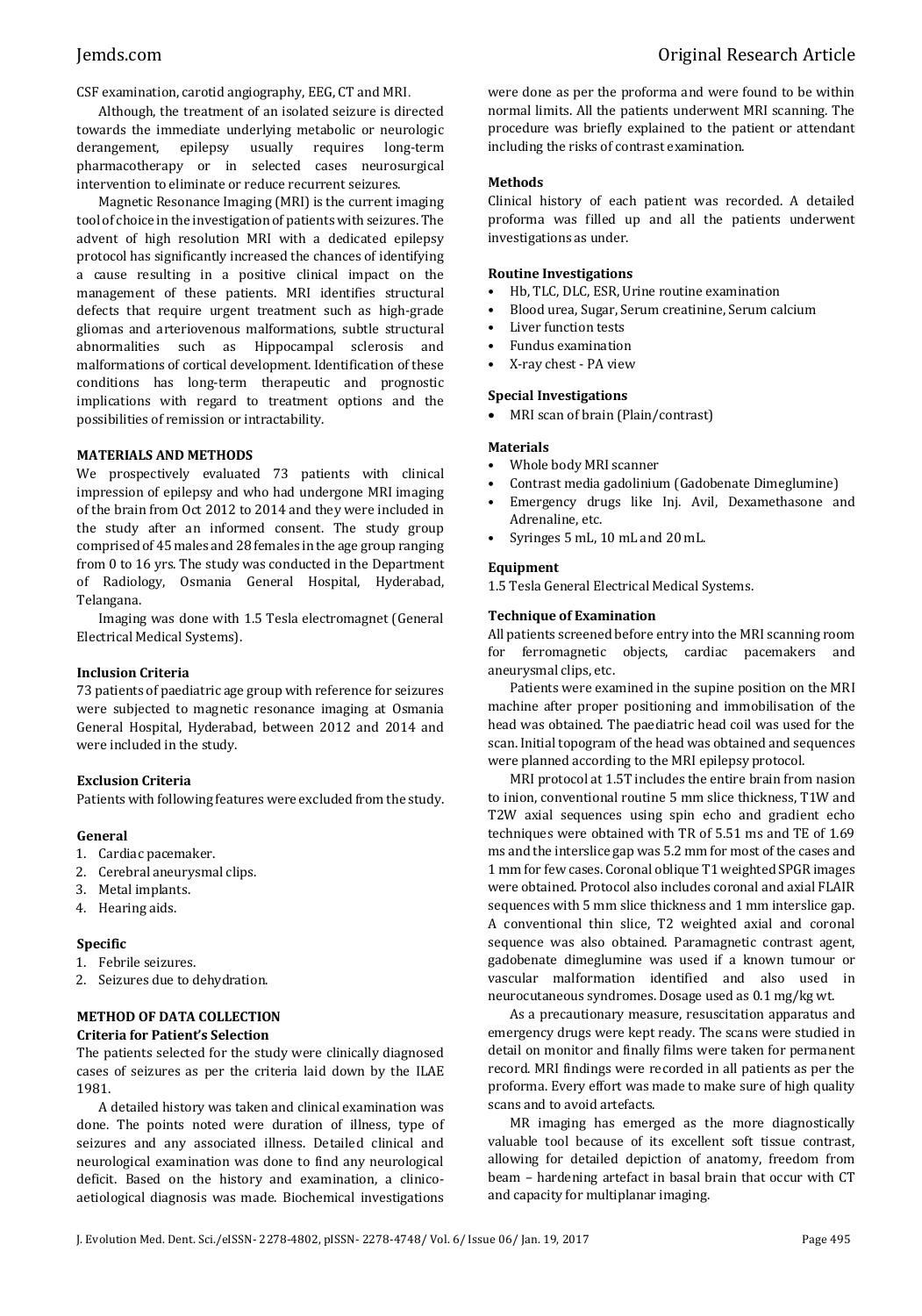### **Aetiology**

The causes of epilepsy can be separated into genetic and acquired disorders. Some genetic causes can result in structural changes that are readily identifiable by crosssectional imaging. There is also clearly a group of patients that require imaging, such as those with a neurocutaneous syndrome or those with infantile spasms where there is a high likelihood of an underlying brain abnormality. The causes of acquired epilepsy are numerous and include all broad groups of abnormality such as vascular, neoplastic, degenerative, traumatic, post-infective and metabolic causes. MRI is generally performed to define the pathological process, be it structural or owing to changes in the local chemical environment such as oedema or gliosis.

Structural neuro-imaging plays an important role in the evaluation, management and treatment of the child with epilepsy. The role of neuro-imaging is to detect an underlying cerebral lesion that may be casually related to the child seizure disorder. MRI is the elective of all structural imaging tools and is considered superior to CT in terms of its sensitivity and specificity of identifying subtle abnormalities.

The principal role of MRI in the definition of the structural abnormalities that underlie seizure disorder (tumours, malformations of cortical development, hippocampal sclerosis, neurocutaneous syndromes, vascular malformations, traumatic lesions, strokes) and to contribute to classification of different epilepsies and epileptic syndromes in order to provide an accurate prognosis for patients.

As per the **International League Against Epilepsy Guidelines** for Neuroimaging in the Epilepsy patients (1977), which recommends a dedicated epilepsy protocol, MRI for all patients with new-onset seizure or newly diagnosed epilepsy in the non-emergent setting was done.

Epilepsy protocol, which consists of the following sequences:

- T2 Axial Fast Spin Echo (FSE).
- Fluid Attenuated Inversion Recovery Sequence (FLAIR) Axial.
- Diffusion Weighted Sequence (DWI).
- T1 Inversion Recovery (IR) Sequence Axial.
- T1 Inversion Recovery (IR) Coronal Oblique 3 MM Slices.
- T2 Coronal Oblique 3 MM Slices.
- T1 Spoiled Gradient Recalled Echo Sagittal.
- (3D Magnetisation Prepared Rapid Gradient Echo (MPRAGE).
- Gadolinium was used when a focal lesion/tumour was detected.

### **IMAGING SPECTRUM OF EPILEPSY NEUROCYSTICERCOSIS**

Neurocysticercosis (NCC) is a clinical condition characterised by the parasitic involvement of the Central Nervous System (CNS) by the larval stage of the pork tapeworm *Taenia solium*. Humans become the intermediate and definitive host in the life cycle of the tapeworm by ingesting its eggs from contaminated water or uncooked food.

Neurocysticercosis results from infestation with larval form of pig tapeworm, *Taenia solium*. Neurocysticercosis can be seen in parenchyma, ventricles, subarachnoid spaces or as combination of these. Seizures are the result of the inflammatory response to the dying and degenerating parasite.

Clinical findings depend on number, size, localisation, viability and stage of cyst degeneration.

#### **MR Imaging Features**

MR imaging protocol included the following sequence in all patients: axial spin-echo (SE) T1-weighted imaging, fast spinecho (FSE) T2-weighted imaging, Axial FLAIR imaging and axial/sagittal/coronal SE T1-weighted imaging after injection of contrast, MRS and DWI.

#### **MR Imaging Analysis**

MR imaging findings are depending on the stage of evolution of the larva and on the fact that a single patient can present lesions in different stages of the disease simultaneously. Four recognised stages are the following.

#### **The Vesicular Stage**

The cysticercus is viable and elicits few inflammatory changes in the surrounding tissues. In this stage, the cyst has a thin wall and the cyst fluid has signal intensity similar to that of CSF in all sequences. In viable cysts, an eccentrically located mural nodule represents the scolex. No contrast enhancement or oedema seen.

FLAIR images detect a significantly higher number of scolices than other sequence, which is helpful for diagnosis of NCC. FLAIR image shows the scolex as an eccentrically punctuate bright signal intensity within the cysts.

Revised diagnostic criteria for NCC consider that cystic lesions showing the scolex as an absolute criterion for diagnosis of the disease.

In the colloidal stage as an inflammatory reaction develops around the cysticercus its wall thickness and the vesicular fluid takes on a gelatinous colloidal aspect. Cystic fluid now has a signal intensity slightly distinct from that of CSF in all sequences. The scolex begins to show signs of degeneration and a gradual decrease in the size of the lesion is noticed. Contrast enhancement usually peripheral and perilesional oedema are seen. Slightly hyperintense on T1WI, T2WI and FLAIR images.

Granular nodular stage, the parasite is already dead and retracted, the lesion begins to mineralise. It becomes semisolid, as it is progressively replaced by granulomatous tissue. There is nodular or ring enhancement of the lesion and oedema is less extensive.

In the nodular calcified stage, the lesion is completely mineralised. These lesions appear as small nodules with hypointensity on T2-weighted and T2\* - weighted images and better detected on CT studies. Some calcified lesions present persistent contrast enhancement on MR imaging, others may lead to active inflammation during therapy.

Besides parenchymal NCC the second most common site is ventricular, especially in the fourth ventricle. The signal intensity of the cyst is slightly different from that of CSF, usually without enhancement. Hydrocephalus is commonly detected and can be related to the clinical presentation of ventricular NCC due to obstruction of CSF flow. MR imaging shows slight hyperintensity on T1WI, better demonstrate intraventricular cyst and scolex. Subarachnoid NCC usually involves the basal cisterns and sylvian fissures.

These cysts have a signal intensity similar to that of CSF and usually do not enhance after the use of gadolinium. There is associated mass effect causing local subarachnoid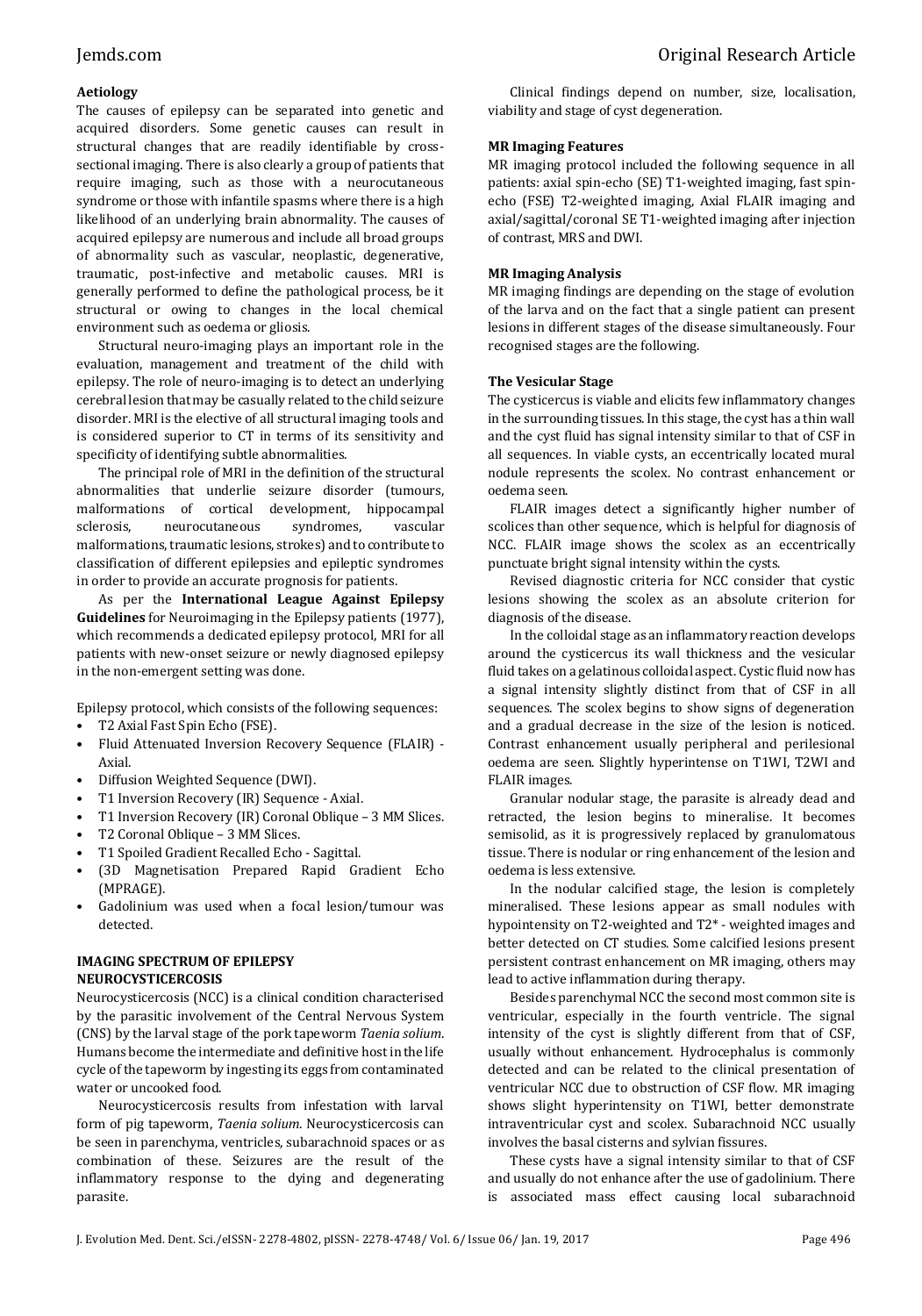## Jemds.com Original Research Article

enlargement and a multiloculated appearance. The scolex is rarely seen.

MRS has been described in cases of large cysticercosis cyst, which shows decreased NAA peak and increased lactate, succinate, acetate and alanine levels.

L. T. Lucato et al studied MR images from 115 patients during 3-year interval and compared the potential for detection of NCC lesions and specifically of the scolex.

| First<br>stage        | Vesicular                        | Cyst + Scolex<br>Non enhancement                                  |  |
|-----------------------|----------------------------------|-------------------------------------------------------------------|--|
| Second<br>stage       | Coloidal                         | Ring enhancement<br>Edema                                         |  |
| <b>Third</b><br>stage | Granular nodular<br>degeneration | Decreased enhancement<br>and edema<br><b>Begins calcification</b> |  |
| Fourth<br>stage       | Involution                       | Obvius calcification on<br>CT and MRI (T2*WI)                     |  |

*Stages of Cysticerci on MRI*

#### **TUBERCULOMAS**

Although, the overall incidence of tuberculosis of the central nervous system has declined, it remains an important disease process in many parts of the world. Tuberculosis may affect any part of the nervous system acutely or chronically and focally or diffusely. Tuberculous meningitis and tuberculoma are the two most important manifestations of tuberculosis of the central nervous system.

Tuberculosis is a chronic granulomatous infection caused by mycobacterium. It is characterised by caseous central necrosis and presence of multinucleated giant cells in the granuloma. CNS tuberculosis can involve the meninges and brain parenchyma, the leptomeningeal version can cause hydrocephalus, neuropathies and deep gray matter infarction. Parenchymal tuberculomas can be single or multiple. The MR imaging findings are nonspecific and depend on the host hypersensitivity reaction to the bacillus. The MR features depend upon whether the granuloma is non-caseating with a solid centre or caseating with liquid centre.

#### **MR Features**

The non-caseating granuloma is usually iso/hypointense on T1W and hyperintense on T2W images. These granulomas show homogeneous enhancement after injection of contrast agent. The caseating solid granulomas appear relatively isointense/hypointense on T1W images with isointense/hyperintense rim and isointense to hypointense on T2W images. These lesions show rim enhancement on postcontrast T1W imaging. MR spectroscopy has been found to be specific for intracranial tuberculomas when combined with imaging. Intracranial tuberculomas are characterised by a spectral pattern that primarily involves long chain lipids with a 0.9 to 1.6 ppm peak range associated with a virtual absence of all brain metabolites, which are normally present.

The commonest aetiology of new onset partial or generalised convulsive seizures is NCC occurring in clusters followed by granuloma. Majority of the epilepsy are generalised type with three major risk factors being brain anoxia, brain infection and traumatic brain injury. Generalised seizures are of two types, convulsive and non-convulsive. The common convulsive type is the tonic-clonic, less common is a purely tonic, purely clonic or clonic-tonic-clonic seizures.

Gulati et al<sup>1</sup> 1991 studied 170 children with chronic epilepsy in which MRI revealed 64 tuberculomas, 27 cases of cysticercosis and 3 gliomas.

H. S. Das et al studied 21 cases with intracranial tuberculoma (MR studies) showed 22 low signal intensity on T2WI, 5 had lesions with central high signal representing caseating granuloma.

Cicek Bayindir et al in a retrospective study of 23 cases of CNS tuberculoma showed that contrast enhanced MRI had an opportunity to diagnose the localised lesions, meningeal enhancement and brain stem enhancement.

#### **VASCULAR LESIONS: CEREBRAL INFARCTION**

Cerebrovascular disease is one of the common cause of epilepsy and stroke being the common cause of seizures. Bladin and Colleagues showed that incidence of seizures varies with underlying pathology and about one-third of people with post stroke seizures develop recurrent seizures.

Intracerebral haemorrhage associated with highest incidence of post stroke seizures and transient ischaemic attack is associated with lowest incidence (3%).

Seizures after haemorrhagic strokes due to irritation caused by products of blood metabolism. Late onset seizures are associated with persistent changes in neuronal excitability and gliotic scarring.

In ischaemic strokes involving multiple sites, cortical damage and hippocampus involvement are factors that predict the likelihood of developing post stroke seizures.

**Gliosis:** Gliosis is an astrocytic response to tissue damage and is the end result of various focal or diffuse CNS injuries trauma, infection, infarctions which can be focal/diffuse.

#### **Acute Infarction:** Characterised by,

- Lesion in the arterial distribution.
- High intensity in FLAIR/T2WI.
- Gyri Swollen, Sulci effaced.
- Absence of arterial flow void.
- Subcortical white matter hypointensity.
- Intravascular contrast enhancement.

The increase in vasogenic oedema results in brain swelling and well appreciated in cortical regions as gyri swelling/sulci effacement. GE imaging is highly sensitive to susceptibility variations that accompany the intraparenchymal haemorrhage.

Chronic Infarction is characterised by increased signal intensity with atrophic changes seen as hyperintense signal on T2WI/FLAIR.

DWI and perfusion WI techniques help in assessing hyperacute ischaemic changes.

DWI and ADC image read together, hyperintensity on DWI and hypointense signal on ADC of the corresponding area suggestive of acute infarction.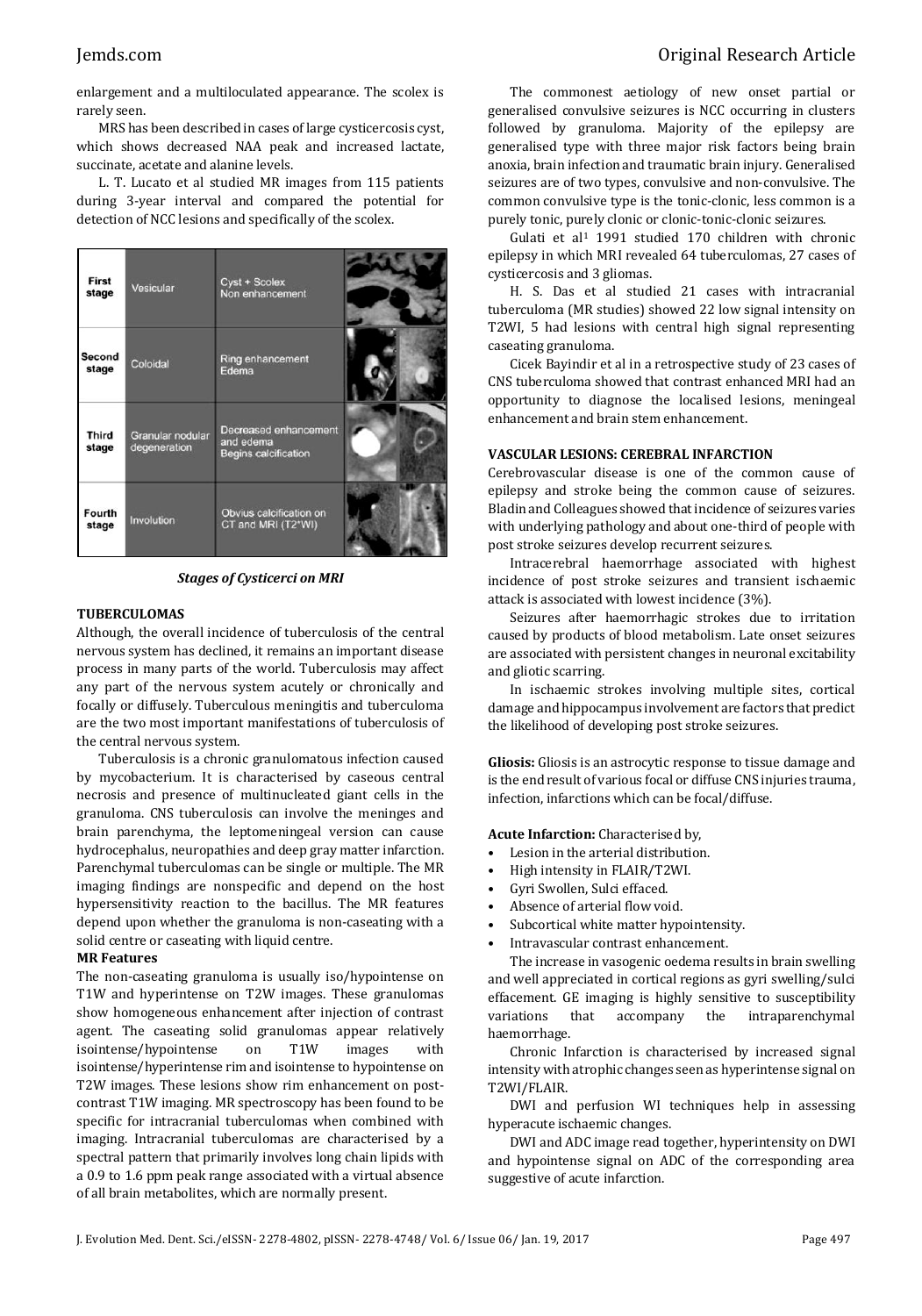### **Vascular Malformations**

Commonly present in the 2nd and 3rd decade. Presenting symptoms include headache, seizures, focal ischaemic neurological deficits or haemorrhage. Vascular malformations constitute 5% of epilepsy patients.

#### **Arteriovenous Malformations (AVM)**

AVMs are congenital, developmental anomalies of blood vessels. AVMs consist of a tangle of blood vessels lacking intervening capillary network and leading to direct arteriovenous shunting of blood.

The possible mechanism for seizure generation include focal cerebral ischaemia from steal phenomena due to arteriovenous shunting.

Gliosis and hemosiderin deposition from subclinical haemorrhage in the brain parenchyma.

#### **MR Features**

T1- and T2-weighted images demonstrate serpiginous flow voids with areas of T2 prolongation in the adjoining brain parenchyma.

#### **Cavernous Malformations**

Cavernous malformations are composed of wellcircumscribed vascular spaces containing blood in various stages of evolution. The absence of any intervening neural tissue within the lesion is the hallmark of this lesion.

#### **MR Features**

The typical MR appearance of a cavernous malformation is popcorn-like with a heterogeneous hyperintense signal centrally, on all pulse sequences, surrounded by a rim of low signal intensity from hemosiderin. Because hemosiderin results in magnetic susceptibility artefacts, sequences that are more affected by magnetic susceptibility artefacts will tend to have the greatest sensitivity for detecting small cavernomas. Thus, gradient echo images have a much higher sensitivity when compared with conventional or fast spin echo sequences.

Typical MR imaging shows popcorn lesion with a hemosiderin ring. The lesions are almost completely black on the gradient echo due to blooming artifacts. T2\* and susceptibility weighted imaging markedly increase the sensitivity of MRI to detect small cavernomas. Cavernomas are associated with developmental venous anomalies seen as curvilinear flow void on coronal T2WI.

Requena et al (1991) studied cavernomas of central nervous system and described that cavernomas have the characteristic appearance of a range of blood products. The central part contains areas of high signal on T1 and T2WI reflecting oxidised haemoglobin with darker areas on T1 weighted images due to deoxyhaemoglobin. The ring of surrounding hemosiderin appears dark on a T2-weighted image. There may be calcification, which usually appears dark on T1- and T2-weighted images.

# **DEVELOPMENTAL DISORDERS**

#### **Mesial Temporal Sclerosis (MTS)**

Hippocampus is an arched structure found on the medial surface of the temporal lobe. Hippocampal sclerosis is the most common entity associated with medically intractable temporal lobe epilepsy. Regional neuronal loss and gliosis lead to reorganisation of neuronal circuit within the hippocampus, which consequently results in an epileptogenic focus.

This is characterised by marked hippocampal neuronal depletion, loss of inhibitory hippocampal interneurons, synaptic reorganisation.

#### **MR Features**

The coronal T2-weighted images and FLAIR are most sensitive for detecting mesial temporal sclerosis. FLAIR provides images with T2-weighted contrast and complete suppression of high signal intensity of CSF. Incorporation of a FLAIR sequence into the routine MR evaluation of patients with epilepsy is recommended.

#### **Primary Signs**

- A small atrophic unilateral hippocampus.
- Hyperintensity on both T2W and FLAIR images.
- Loss of hippocampal internal architecture and that of normal digitations of the head.

#### **Secondary Signs**

- Unilateral atrophy of the mammillary body, fornix columns (circuit of papez) and the amygdala.
- Increased T2W signal in the anterior temporal lobe white matter with loss of grey-white demarcation in the ipsilateral anterior temporal lobe.
- Unilateral dilatation of the temporal horn (a less reliable secondary sign).
- Unilateral atrophy of the collateral white matter bundle.

### **Volumetric MR Imaging**

Quantitative evaluation of hippocampal volume has been found to marginally increase the sensitivity over visual analysis in detection of hippocampal sclerosis.

Measuring size can be accomplished by manually tracing the hippocampus. The normal, ipsilateral hippocampal volume is approximately 2.8 MI.

### **T2 Relaxometry**

It is used to quantify the T2 signal in the hippocampus. It measures the decay in signal intensity at different TEs in a series of T2W images acquired in the same slice.

#### **MR Spectroscopy**

NAA is a marker of metabolically active neurons and decreased NAA/creatinine or decreased NAA/creatinine + choline ratios, signify neuronal loss and metabolic dysfunction. A decrease in these ratios has been shown to lateralise temporal lobe epilepsy in 65% to 90% of patients with bilateral temporal lobe structural abnormalities on MR.

#### **Malformations of Cortical Development**

Malformations of cortical development are commonly identified as causes of epilepsy and neurodevelopmental deficits. MRI demonstrates significantly the malformations in more detail. Neuroimaging Commission of the International League2,3 against epilepsy, subdivide malformations as follows:

1. Diffuse cortical malformations: agyria, pachygyria, polymicrogyria, microcephaly, megalencephaly, microdysgenesis.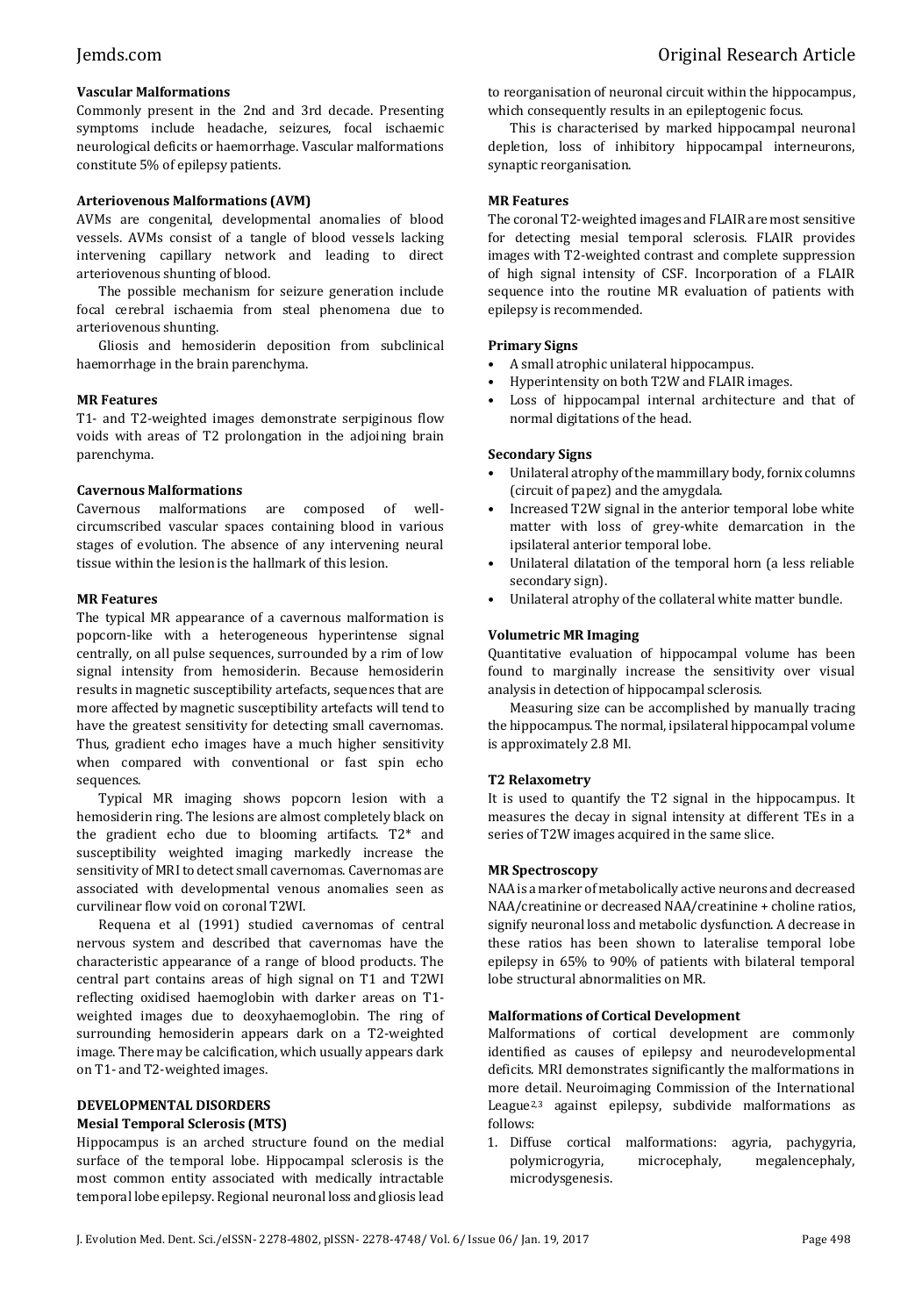- 2. Focal or multifocal cortical malformations: focal cortical dysplasia, hemimegalencephaly, focal polymicrogyria, tuberous sclerosis.
- 3. Heterotopias.

#### **Other, more Detailed Classification of MCDs into Four Basic Categories are as follows:**

- Abnormal neuronal and glial proliferation.
- Abnormal neuronal migration.
- Abnormal cortical organisation.
- Unclassified miscellaneous group.

Focal cortical dysplasia is among the most common causes of epilepsy attributable to focal cerebral dysgenesis; 60% FCD is found in temporal lobes.

### **Lissencephaly**

It is a rare congenital malformation, results from an arrest in normal neuronal migration. It includes a spectrum of malformations from total failure of development of cerebral sulci and gyri to the development of coarse, broad flat gyri with shallow sulci.

Clinically, the patient may present with microcephaly, mental retardation, seizures, feeding problems and hypotonia. MRI demonstrates abnormalities in cortical thickness and distribution, presence of heterotopias, abnormalities of myelination.<sup>4</sup>

Hemimegalencephaly is characterised by abnormal enlargement of a lobe due to marked dysplasia. This condition could be isolated finding or can be associated with neurocutaneous syndromes. Imaging findings include enlargement of affected lobe or hemisphere with increased signal of white matter on T2 weighted images and usually the lateral ventricle is enlarged in the dysplastic region.

Cortical surface remains smooth and gray matter mantle is broad and contains thickened bands of disorganised neuronal architecture interspersed with zones of cortical necrosis. The interface between white and gray matter is smooth and lacks the normal pattern of interdigitations.<sup>5</sup>

### **MRI Findings in Patients with FCD include the Following**

- Cortical thickening observed on at least 3 or more contiguous slices.
- Blurring of the gray-white matter junction.
- Increased signal of the underlying white matter on T2WI/FLAIR.
- Often, a linear, curvilinear or funnel-shaped tapering of abnormal signal intensity extending from the cortical white matter junction to the ependymal surface of the lateral ventricle.
- A deep or wide sulcus with thickened gray matter at the depth of a sulcus.
- Broadening of a gyrus.

**Polymicrogyria**: It is a malformation due to an alteration of the cortical development in the late stage of neuronal migration. The deeper layers of the cortex form multiple small gyri with derangements of normal sulcation. It may be unilateral or bilateral. It is characterised by:

- Numerous small gyri.
- Predilection for sylvian fissure.
- Atrophy, mainly posteriorly.
- Anomalous venous drainage.

#### **MR Features**

It is seen as thickened cortex with poorly developed sulci and irregular margin of the cortical white matter junction, isointense to gray matter on both T1W and T2W sequences.

#### **NEUROCUTANEOUS SYNDROMES Sturge-Weber Syndrome**

Sturge-Weber syndrome is a sporadic, congenital neurocutaneous syndrome, characterised by the association of ipsilateral facial angioma in the distribution of the trigeminal nerve with angiomatosis of the leptomeninges.<sup>6</sup> Clinically, patients present with facial angioma, intractable seizures, hemiparesis, hemianopia and mental retardation. A dysgenetic venous system is responsible for most of the imaging and clinical findings in these patients.

Intractable epilepsy is the earliest and most common clinical presentation in these patients. MR can demonstrate the structural abnormalities in the brain, which include:

- 1. Pial angiomata in the parietal occipital region on postcontrast enhanced images.
- 2. Cortical calcifications adjacent to the cortex and white matter in the parieto-occipital region, which are depicted as signal voids or hypointense curvilinear structures on GE.
- 3. Enlarged choroid plexus, especially on post-contrast enhanced images.
- 4. Atrophy of the ipsilateral cerebral hemisphere (angioma side).
- 5. Enlarged and elongated globe of the eye.

Schmauser I et al<sup>7</sup> concluded that MR is the most sensitive test for revealing the full extent of lesions in Sturge Weber syndrome.

### **Tuberous Sclerosis**

Tuberous sclerosis is an autosomal dominant disorder that results in multiorgan hamartomas.

It is an inherited systemic disease with prominent cutaneous and CNS manifestations with the classic triad of adenoma sebaceum, epilepsy and mental retardation.

The cortical hamartomas are called tubers and are similar to cortical dysplasia. Subependymal nodules are small lesions protruding into the lateral ventricles. Sometimes they are calcified.

### **MR Imaging Features**

Areas of T1 and T2 signal abnormality that varies depending on the degree of myelination. In neonates, the tubers are seen as regions of subcortical T1 hyperintensity and T2 hypointensity, but after about 6 months of age the signal intensity characteristics are reversed.

Ahmet Kemal Firat et al studied 6 tuberous sclerosis cases and identified hamartomas appear iso-hypointense on T1WI, hyperintense in T2 sequences. Diffusion weighted images are used for differentiating hamartomas from normal white matter.

Raymond et al<sup>8</sup> 1995 studied characteristic appearance of tuberous sclerosis in 5 patients with MRI in a series of 100 patients with MCD and epilepsy and identified large tubers commonly show concordance with surface EEG signs in terms of localisation and lateralisation.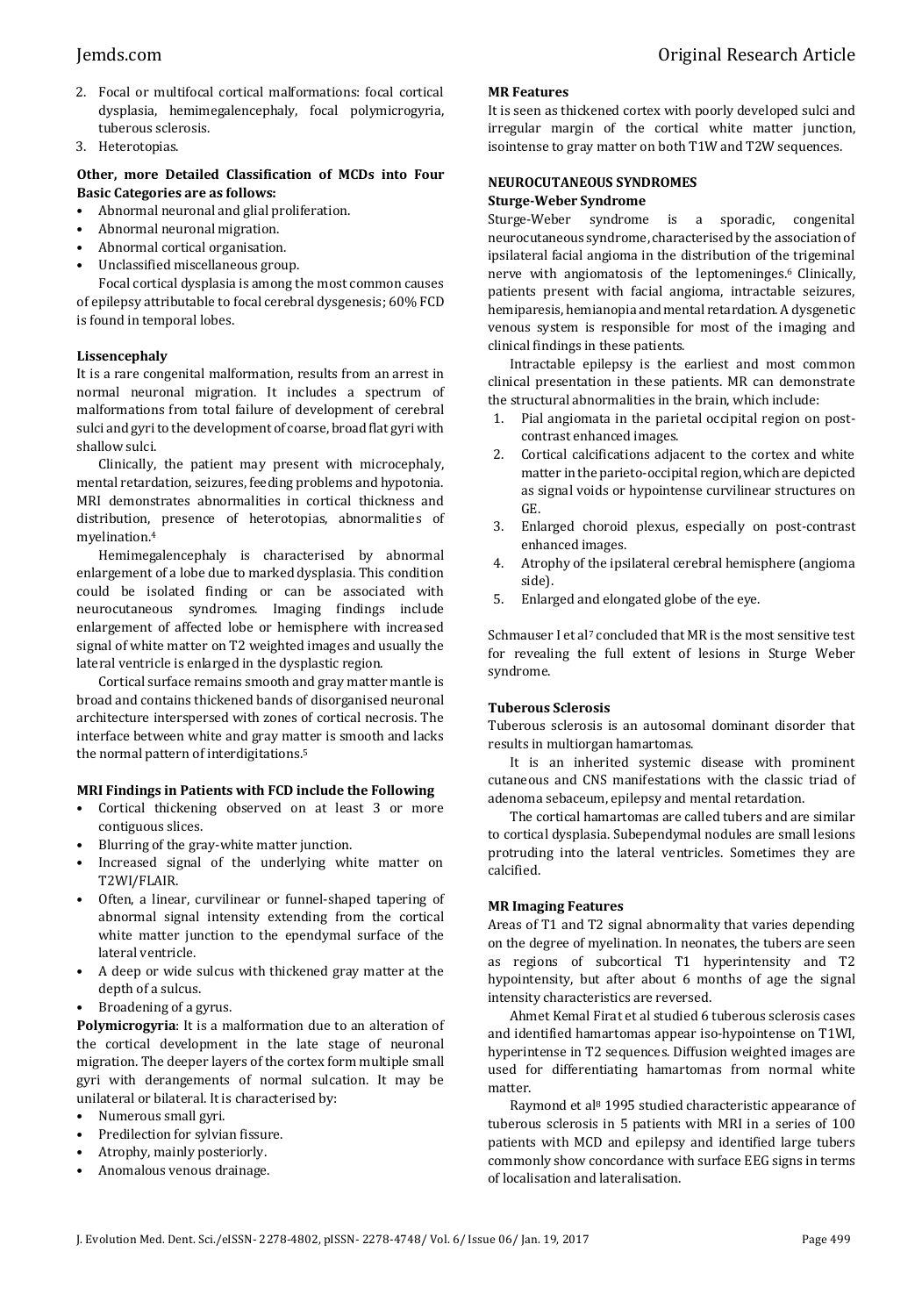### **Neoplasms**

Neoplasms are the structural substrate in 3 - 4% of patients with epilepsy in the general population. In patients with intractable epilepsy treated with epilepsy surgery, neoplasms account for approximately 20% of cases.

Neoplasms associated with chronic epilepsy are usually located in the cortex and are not usually associated with mass effect or vasogenic oedema. The temporal lobe is the most common location (68%).

Neoplasms found in patients with chronic epilepsy include –

- Low-grade astrocytic tumours
- Oligodendroglioma
- Gangliogliomas
- Dysembryoplastic Neuroepithelial Tumour (DNET), and
- A Pleomorphic Xanthoastrocytoma (PXA).

#### **MR Features**

Astrocytomas, fibrillary subtype (WHO Grade 2) are usually illdefined, infiltrative tumours that usually do not enhance with gadolinium.

Pilocytic astrocytomas, on the other hand are well defined, although not encapsulated and a mural nodule is seen after gadolinium enhancement.

Poorly defined increased signal intensity mass on T2 and FLAIR sequences arising in supratentorial white matter or central gray matter.

Vouri et al studied in a series of 18 patients with seizures and cortical brain lesions on MRI found on MRS that decreasing NAA and an increase in choline were more pronounced in low-grade gliomas. Contrast enhancement is variable.

Oligodendrogliomas are usually peripherally located and may appear cortically based with gyriform calcifications and adjacent changes in the calvaria. They are commonly seen in the frontal or temporal lobe. Gadolinium enhancement is variable.

Heterogeneous intra-axial mass with cortical infiltration and marked cortical thickening.

Gradient echo may show linear/nodular tumoural calcification as foci of hypointensity.

Contrast enhancement has been in about one-half of the cases. Gangliogliomas are most commonly seen in the temporal lobe. They are mixed solid and cystic lesions that are cortically based with minimal or no mass effect. Calcification is often present. Gadolinium enhancement is variable. These lesions can be associated with concomitant cortical dysplasia. On MRI lesions have low signal intensity on T1WI and high signal intensity on T2WI sequences and show enhancement after contrast.

Dysembryoplastic Neuroepithelial Tumours (DNET) are benign, low-grade, multicystic and multinodular cortical based tumours that are seen primarily in children and young adults. A cortically based hypointense nodule can be seen on T1 weighted images. Calvarial remodelling may be seen. Cortical dysplasia can be seen in 20% - 30% of these tumours. Gadolinium enhancement is variable. If a cortically based, multicystic tumour is seen on MRI, a DNET should be considered.

Pleomorphic Xanthoastrocytoma (PXAs) are superficially located tumours adjacent to the leptomeninges with an enhancing mural nodule. Leptomeningeal involvement is characteristic of this tumour.

#### **MR Features**

Demonstrates superficial solid mass with large cystic component. The solid component usually enhances and is calcified in about half of the cases.

#### **Hypoxic Ischaemic Injury**

Antenatal, perinatal and post-natal vascular events, either hypoxic, ischaemic or haemorrhagic can lead to a wide range of intracranial abnormalities, some of which will be associated with epilepsy. The lesions can be unilateral or bilateral with and without symmetry. Unilateral abnormalities may include porencephaly and focal haemorrhage. Perinatal hypoxicischaemic encephalopathy is a common cause of epilepsy and may result in different features depending on the severity and timing of the injury.

#### **MRI Features**

It shows periventricular leucomalacia, multicystic encephalomalacia, brain stem and basal ganglia changes that represent varying degrees of hypoxic-ischaemic injury. DWI confirms the diffuse restriction.

#### **Cerebral Atrophy**

Huckman et al<sup>9</sup> in a study of degenerative brain diseases classified atrophy into 3 types, i.e. cortical, central and combined. This classification was based on the size of the ventricles and cortical sulci.

| <b>Grade of</b><br><b>Atrophy</b> | <b>Ventricular Width</b>   | Sulci                     |
|-----------------------------------|----------------------------|---------------------------|
| Borderline<br>atrophy             | $16 - 20$ mm               | $< 5 \text{ mm}$          |
| Mild atrophy                      | $16 - 20$ mm               | $6 - 9$ mm                |
| Moderate atrophy                  | $>$ 20 mm or 16 – 20<br>mm | $6 - 9$ mm or $> 9$<br>mm |
| Severe atrophy                    | $> 20$ mm                  | $> 9$ mm                  |

*Cortical Atrophy was further Classified as Under*

Normal ventricular width was taken to be < 15 mm and normal cortical sulci width < 5 mm. In the above study, the patients were divided into two categories, i.e. diffuse atrophy and focal atrophy. Diffuse atrophy was further divided into,

- 1. **Cortical**: Dilatation of cortical sulci only with normal lateral ventricles.
- 2. **Central:** Dilatation of LV only with the normal cortical sulci.
- 3. **Combined**: Dilatation of both ventricles and sulci.

### **MR Features**

The focal and confluent areas of increased signal intensity on conventional T2WI and FLAIR sequences in the white matter and central nuclei.

Selective atrophy of white matter predominates than gray matter in ageing. Diffusion anisotrophy in white matter changes with age; these quantifiable changes may serve as a standard for comparison with neurodegenerative diseases.

S. I. Bekkelund et al studied 32 cerebral atrophy patients and found that general brain atrophy to be present in epileptic patients including those with partial epilepsy. Whether atrophy in epileptic patients occurs as a consequence of disease related factors like hypoxia or treatment with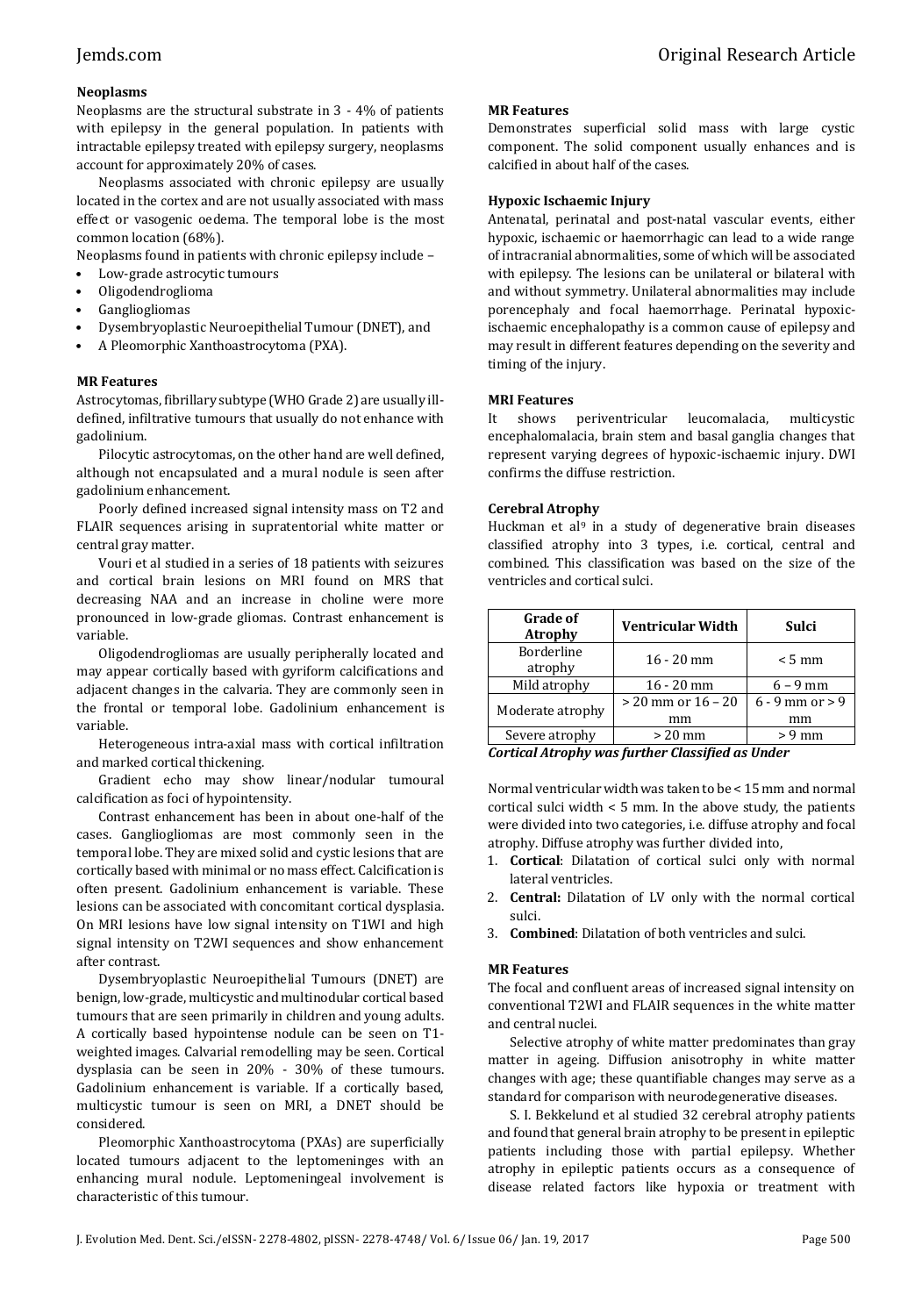antiepileptic drugs has to be investigated in a prospectively designed study.

### **Cerebral Abscess**

Cerebral abscess results from pathogens growing within the brain parenchyma, initially as a cerebritis and then eventually demarcating into a cerebral abscess. Direct extension of infections was the most common source. More recently haematogenous spread has become most common. Direct introduction by trauma or surgery accounts for only a small minority of causes. Risk factors for haematogenous spread are congenital heart diseases, bacterial endocarditis, lung infection, dental abscess and systemic sepsis.

### **MRI Features**

MRI is more sensitive and especially with the addition of MRS and DWI far more specific for the diagnosis of cerebral abscesses.

- T1WI central low intensity (hyperintense to CSF)
- Peripheral low intensity (vasogenic oedema)
- Ring enhancement
- Ventriculitis may be present, in which case hydrocephalus will commonly also be seen.

### **T2/FLAIR WI**

Central high intensity (hypointense to CSF does not attenuate on FLAIR.

Peripheral high intensity (vasogenic oedema).

The abscess capsule may be visible as an intermediate to slightly low signal thin rim.

### **DWI/ADC**

High DWI signal is usually present centrally.

Often this represents true restricted diffusion (low signal on ADC.

In many instances, high DWI are associated with high ADC signal consistent with T2 shine through of the central neurotic portion.

### **MR Spectroscopy**

Elevation of a succinate peak is relatively specific but not present in all abscess cases; High lactate, alanine, valine, leucine and isoleucine levels peak with reduced NAA peak.

### **Venous Sinus Thrombosis**

The common predisposing factors are puerperium, pregnancy, infection, oral contraceptive, coagulopathies, tumours, trauma, etc. Clinically, most of the patients present with headache, seizures and nausea. Superior sagittal sinus is the most commonly occluded dural sinus followed by transverse, sigmoid and cavernous sinuses. The MR findings vary with clot age. Acute thrombus is isointense with cortex on T1WI, late acute clots are hyperintense on T1WI. Subacute thrombi are typically hyperintense on all pulse sequences.

MR angiography 2D TOF and 2D PC sequences used for screening cerebral venous circulation. Sagittal 2D PC or coronal 2D TOF MRA is best used to evaluate the superior sagittal sinus.

Dural sinus thrombosis is being detected with increasing frequency by MR imaging. The sensitivity of MRI is close to 100% in detecting AVMs and cavernous malformations. Venous infarcts<sup>5</sup> are typically subcortical and haemorrhagic.

Retrograde extension of thrombus into cortical or deep medullary veins occur in approximately 40% cases of dural sinus thrombosis.

### **MR Findings**

The signal void in the dural sinus or cortical vein is replaced by abnormal signal. The specific appearance varies with the age of the thrombus and sequence parameters. Filling defect following contrast and asymmetric enhancement of nearby vessels seen. MR venogram demonstrates absence of flow related enhancement, which support the diagnosis of sinus thrombus.

#### **Postoperative Imaging**

MR imaging plays a crucial role not only in the presurgical evaluation of patients with medically refractory epilepsy, but also in the postoperative imaging of these patients. MR imaging can determine the extent of surgical resection for epileptogenic substrates and surgical divisions for functional hemispherectomies.

#### **In Patients who have not had Success with Surgery, MR Imaging can Identify**

- 1. Residual substrate at the operative site,
- 2. Any other previously unrecognised epileptogenic substrates at other locations in the brain, and
- 3. Persistent connections in functional hemispherectomies.

MR imaging is more sensitive in detecting complications of hemispherectomy, such as extra or intra-axial haemorrhage, hydrocephalus or infections.

Montes J L et al<sup>10</sup> studied lesionectomy cases with MRI in children presenting with epilepsy and concluded that MRI was better in differentiating neoplastic from developmental lesions. Early consideration of surgery in patients with epilepsy and lesions demonstrated by MRI is suggested.

Van Passechen W. et al<sup>11</sup> studied 40 patients to evaluate and compare T2 relaxometry and volumetrics of hippocampus in presurgical evaluation of patient with intractable temporal lobe epilepsy and revealed hippocampal volume asymmetry could be reliably detected on visual inspection of the MRI with hippocampal volume ratio of 0.85 or less. Quantitative MRI reliable for detecting of Hippocampal sclerosis.

P. Salgado et al<sup>12</sup> studied 6 patients with intracranial tuberculoma and showed MR lesions with prolongation of the T1 relaxation time in every case. On the T2-weighted sequences, the signal properties of the tuberculoma varied according to the stage of evolution of the lesion. Mature tuberculomas were composed of a dark necrotic center surrounded by an isointense capsule, which was in turn surrounded by oedema. In one patient center of the lesion was hyperintense, probably because of liquefaction and pus formation.

Liu RS et al<sup>13</sup> studied 120 patients with chronic epilepsy and observed that focal and generalised neocortical atrophy commonly develops in chronic epilepsy and commented that the progressive neuronal loss may be an important factor in understanding epileptogenesis, neurocognitive impairment, Adverse Antiepileptic Drug (AED) effects and psychopathology in patients with seizure disorders.

Phua Hwee Tang et al<sup>14</sup> studied 22 cerebrovenous thrombosis cases and concluded as abnormal signal replacing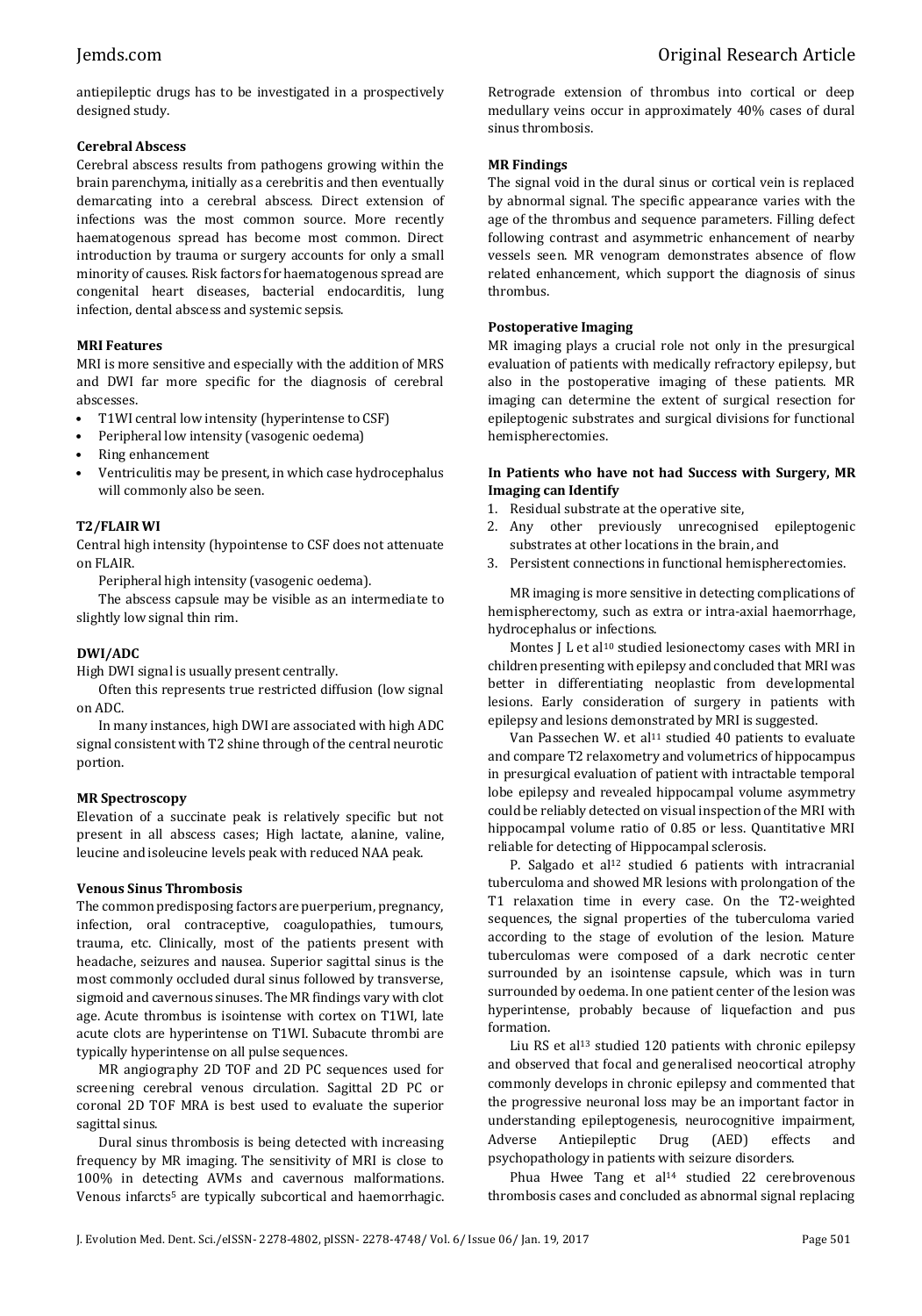the hypointense signal void of flowing blood on T1, T2 and FLAIR sequences. The FLAIR shows the filling defect in coronal plane.

The best practice is to obtain MRI in all patients with epilepsy with the exception of those with a definite diagnosis of idiopathic generalised epilepsy or benign rolandic epilepsy of childhood with centro-temporal spikes, the principle role of MRI is in the definition of structural abnormalities that underlie seizure disorders. Hippocampal sclerosis may be reliably identified, quantitative studies are useful for research and in equivocal cases, for clinical purposes. A range of Malformations of Cortical Development (MCD) may be determined. In patients with refractory partial seizures who are candidates for surgical treatment, a relevant abnormality is identifiable using MRI in 85%. It is likely that subtle MCD or gliosis accounts for the majority of the remainder. The proportion of cryptogenic cases will decrease with improvements in MRI hardware, signal acquisition techniques and post-processing methodologies.

Brodtkorb et al<sup>15</sup> 1992 studied 303 patients with epileptic seizures referred for MRI and found 4.3% malformations of cortical development.

Lehericy et al<sup>16</sup> 1995 in their study of 222 patients with temporal lobe epilepsy and revealed with MRI comprising FCD, nodular heterotopia, abnormal gyri, hippocampal malformations (7%) and concluded that in temporal lobe epilepsy imaging, MRI plays a key role.

Libenson et al studied MRI of brain and spinal cord on a patient with tonic seizure; MRI scan revealed abnormality in the lateral right cerebral peduncle and deep frontal white matter. Serial MRI scan revealed resolution of brain lesions correlating with clinical prognosis.

Petroski S et al, used MRI for prediction of seizure recurrence in 170 newly treated patients with epilepsy, MRI used as one of the important tool in prospective followup of antiepileptic drug treatment showed lesion associated cases with high risk of seizure recurrence.

Thornton R et al studied EEG correlated functional MRI was recorded in 76 patients undergoing presurgical evaluation and post-operative outcome in focal epilepsy and the results showed the potential value of EEG and fMRI in presurgical evaluation.

Yao Y Guojun et al conducted MRI study in presurgical evaluation in 23 patients with drug-resistant hypermotor seizures. MRI detected focal abnormalities in six patients.

MRI could get good surgical results after corticoamygdalohippocampectomy.

Toledano R et al studied MRI and proved mesial frontal lobe lesions in six patients out of ten epilepsy patients. The diagnosis of bilateral akinetic seizures achieved with EEG and other parameters is often supported by locating lesions in brain by MRI.

Sanchetee et al in their study on NCC concluded that MRI is more sensitive in demonstration of non-calcified cerebral lesions.

#### **OBSERVATIONS AND RESULTS**

A total of 73 patients who presented with epilepsy were refered from Niloufer Paediatric Hospital to Radiology Dept. in Osmania General Hospital, and underwent magnetic resonance imaging of the brain in a time period from May 2012 to Sept 2014 were included in the study.

| <b>Seizure Type</b>                                                              | No. of<br><b>Patients</b> | Percentage<br><b>Distribution</b> |
|----------------------------------------------------------------------------------|---------------------------|-----------------------------------|
| Partial/Focal<br><b>Seizures</b>                                                 | 43                        | 58.9%                             |
| Generalised<br>Seizures                                                          | 30                        | 41.09%                            |
| Total<br>73                                                                      |                           |                                   |
| Table 1: Classification of Cases on the<br><b>Basis of Clinical Presentation</b> |                           |                                   |

Patients with partial seizures constituted 58.9% of the study group.

Patients with generalised seizures constituted 41.09% of the study group.



*Fig. 1: Classification of Cases on the Basis of Clinical Presentation*

| <b>Clinical Diagnosis</b>                                         | <b>No. of Patients</b> | Percentage |  |  |
|-------------------------------------------------------------------|------------------------|------------|--|--|
| <b>GTCS</b>                                                       | 30                     | 20.55%     |  |  |
| Myoclonic seizures                                                | $\mathcal{L}$          | 1.37%      |  |  |
| Absence seizures                                                  | 0                      | $0.00\%$   |  |  |
| Simple partial seizures                                           | 18                     | 12.33%     |  |  |
| Complex partial                                                   | 16                     | 10.96%     |  |  |
| seizures                                                          |                        |            |  |  |
| Temporal lobe seizures                                            | 3                      | 2.05%      |  |  |
| Febrile seizures                                                  | O                      | $0.00\%$   |  |  |
| Neonatal seizures                                                 | 0                      | $0.00\%$   |  |  |
| Motor seizures                                                    | $\mathcal{L}$          | 1.37%      |  |  |
| $\overline{c}$<br>1.37%<br>Tonic seizures                         |                        |            |  |  |
| <b>Table 2: Distribution of Patients on the Basis of Clinical</b> |                        |            |  |  |
| <b>Diagnosis of Seizures</b>                                      |                        |            |  |  |

Maximum number of patients presented with partial seizures account to 23% of the study group.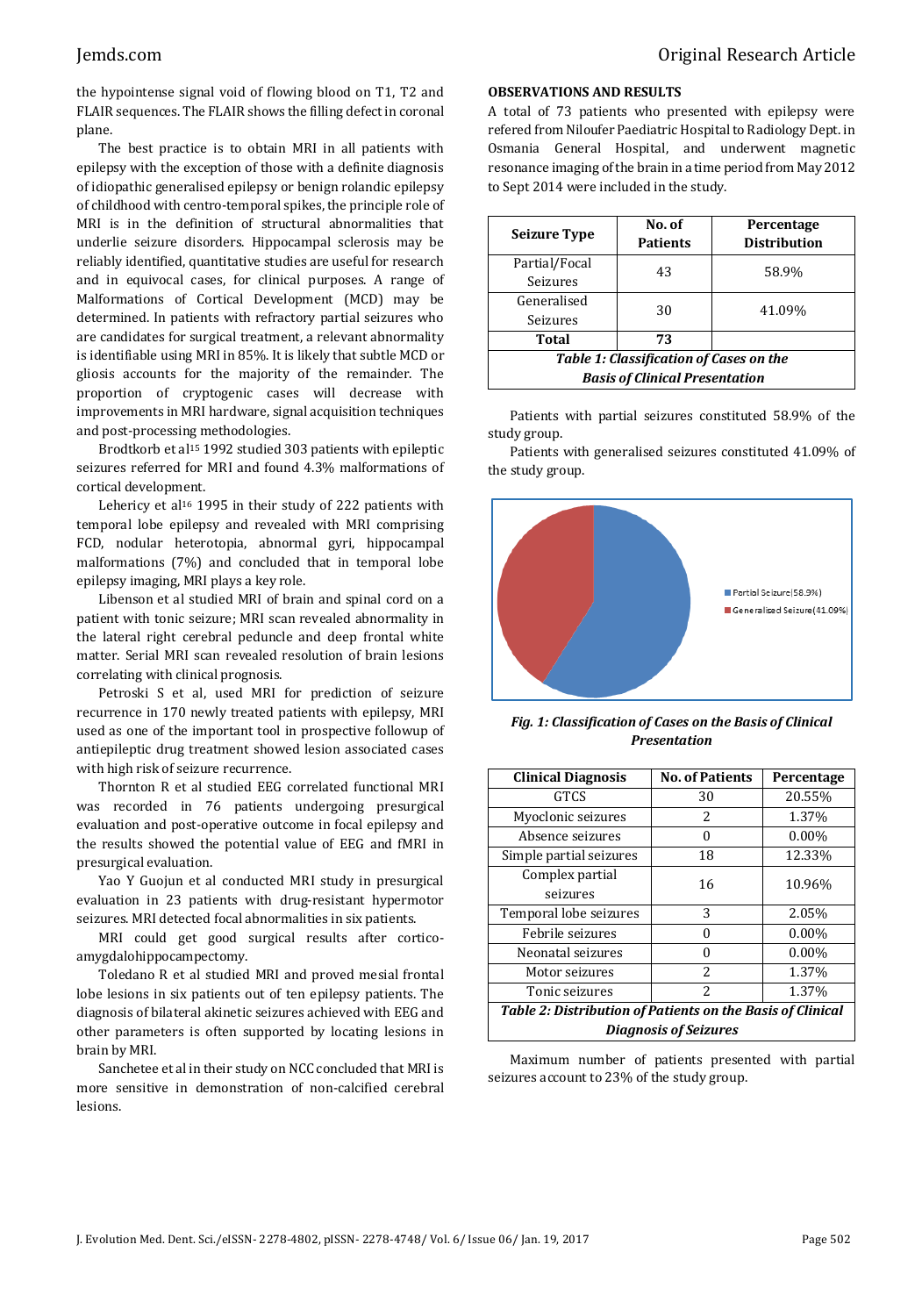

*Fig. 2: Distribution of Patients based on Clinical Diagnosis of Seizures*

| <b>MRI Features</b>                                                               | <b>Partial Seizure</b><br>Group | <b>Generalised Seizure</b><br>Group |  |
|-----------------------------------------------------------------------------------|---------------------------------|-------------------------------------|--|
| MRI with                                                                          | 31                              | 12                                  |  |
| Findings                                                                          |                                 |                                     |  |
| Normal MRI                                                                        | 12                              | 18                                  |  |
| Total                                                                             | 43                              | 30                                  |  |
| Table 3: MRI Findings in Patients with Partial and<br><b>Generalised Seizures</b> |                                 |                                     |  |

Among 43 patients with partial seizures, 31 patients had lesions detected on MRI. The diagnostic yield of MRI is 72.09%. The diagnostic yield of MRI in generalised seizure group is 40%.



*Fig 3: MRI Findings in Patients with Partial and Generalised Seizures*

# Jemds.com Original Research Article

| Epileptogenic<br><b>Substrate</b>        | No. of<br><b>Patients</b> | Percentage of<br><b>Distribution</b> |
|------------------------------------------|---------------------------|--------------------------------------|
| Infectious                               | 13                        | 30.23%                               |
| Aetiology                                |                           |                                      |
| Gliosis                                  | 6                         | 13.95%                               |
| Vascular Disease                         | 5                         | 11.63%                               |
| Tumours                                  | 4                         | 9.30%                                |
| Congenital                               | 4                         | 9.30%                                |
| <b>Malformations</b>                     |                           |                                      |
| Phakomatoses                             | 3                         | 6.98%                                |
| Encephalitis                             | 3                         | 6.98%                                |
| Mesial Temporal                          | 2                         | 4.65%                                |
| Sclerosis                                |                           |                                      |
| Leucodystrophy                           | 2                         | 4.65%                                |
| Vascular                                 | 1                         | 2.33%                                |
| Malformations                            |                           |                                      |
| <b>Total</b>                             | 43                        |                                      |
| <b>Table 4: Epileptogenic Substrates</b> |                           |                                      |

In our study, infections were the most common abnormality identified in 30.23% of the study group followed by gliosis with 13.9%.





| <b>Sex</b>                                             | <b>No. of Patients</b> | <b>Percentage Distribution</b> |  |  |
|--------------------------------------------------------|------------------------|--------------------------------|--|--|
| Male                                                   | 45                     | 61.42%                         |  |  |
| Female                                                 | 28                     | 38.57%                         |  |  |
| <b>Total</b><br>73                                     |                        |                                |  |  |
| <b>Table 5: Distribution of Cases According to Sex</b> |                        |                                |  |  |

*Table 5: Distribution of Cases According to Sex*

In our study, the majority were male patients. (61.42%).



*Fig. 5: Distribution of Cases According to Sex*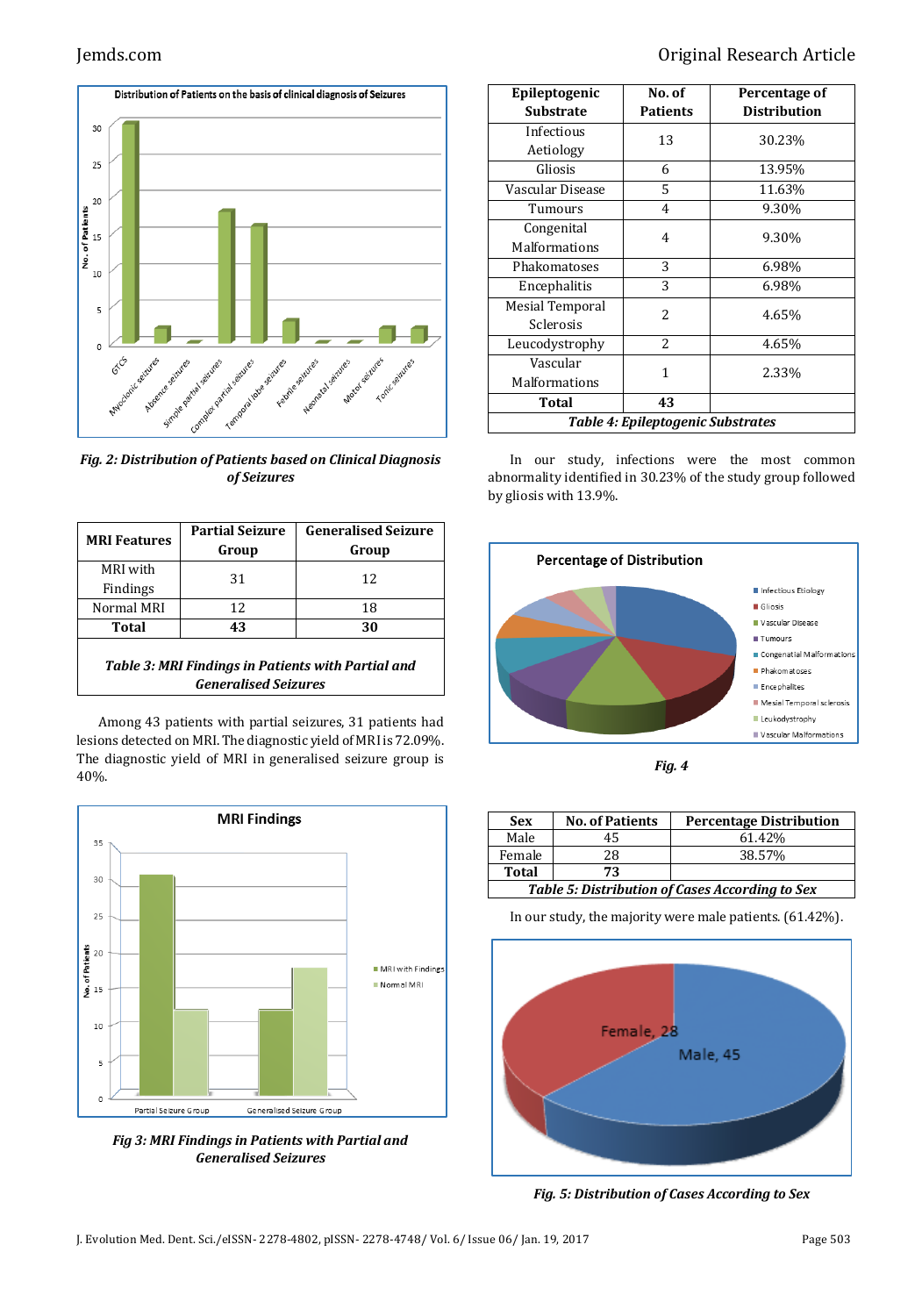| <b>Age Group</b>                                    | No. of<br><b>Patients</b> | Percentage of<br><b>Distribution</b> |  |
|-----------------------------------------------------|---------------------------|--------------------------------------|--|
| $0 - 1$ Years                                       | 14                        | 19.18%                               |  |
| $2 - 6$ Years                                       | 15                        | 20.55%                               |  |
| 7 - 11 Years                                        | 20                        | 27.40%                               |  |
| $12 - 16$<br>Years                                  | 24                        | 32.88%                               |  |
| <b>Total</b>                                        | 73                        |                                      |  |
| Table 6: Classification of Cases based on Age Group |                           |                                      |  |

Majority of the patients belonged to 12 to 16 years' age group in the study, the percentage being 32.88%.



*Fig. 6: Classification of Cases on the Basis of Age Group*

| <b>Duration of Illness</b>                                    | <b>No. of Patients</b> | Percentage |  |
|---------------------------------------------------------------|------------------------|------------|--|
| < 1 Month                                                     | 6                      | 8.22%      |  |
| 1 - 3 Months                                                  | 23                     | 31.51%     |  |
| > 3 Months                                                    | 44                     | 60.27%     |  |
| Total                                                         | 73                     |            |  |
| <b>Table 7: Distribution of Patients based on Duration of</b> |                        |            |  |
| <b>Seizures</b>                                               |                        |            |  |

More than half of patients 44/73 (60.27%) presented with age over 3 months.



*Fig. 7: Distribution of Patients based on Duration of Seizures*

| <b>Infectious</b><br><b>Aetiology</b>                                       | No. of<br><b>Patients</b> | Percentage of<br><b>Distribution</b> |  |
|-----------------------------------------------------------------------------|---------------------------|--------------------------------------|--|
| Tuberculosis                                                                |                           | 38.46                                |  |
| Neurocysticerco<br>sis                                                      |                           | 61.54                                |  |
| Total                                                                       | 13                        |                                      |  |
| Table 8: Classification of Infectious Aetiology Associated<br>with Epilepsy |                           |                                      |  |

Neurocysticercosis was seen more frequently than tuberculosis as the infectious aetiology in the study group.



*Fig. 8: Classification of Infectious Aetiology Associated with Epilepsy*

| <b>Aetiology</b>                                                            | No. of<br><b>Patients</b> | Percentage of<br><b>Distribution</b> |  |
|-----------------------------------------------------------------------------|---------------------------|--------------------------------------|--|
| Encephalomalacia with<br>Gliosis                                            | 2                         | 33.33%                               |  |
| Periventricular<br>Leucomalacia                                             | 2                         | 33.33%                               |  |
| Hypoxic Ischaemic<br>Encephalopathy                                         | 1                         | 16.67%                               |  |
| Porencephaly                                                                | 1                         | 16.67%                               |  |
| Total<br>6                                                                  |                           |                                      |  |
| Table 9: Aetiological Classification of Gliosis Associated<br>with Epilepsy |                           |                                      |  |

Gliosis is the 2nd most common cause of epilepsy in the study group in which perinatal insult to the brain being the common aetiology followed by periventricular leucomalacia according to 33%.



*Fig. 9: Aetiological Classification of Gliosis Associated with Epilepsy*

| <b>Infarct Type</b>                                                             | No. of<br><b>Patients</b> | Percentage of<br><b>Distribution</b> |  |
|---------------------------------------------------------------------------------|---------------------------|--------------------------------------|--|
| Venous<br>Infarct                                                               | 2                         | 40%                                  |  |
| Arterial<br>Infarct                                                             | 3                         | 60%                                  |  |
| Total                                                                           | 5                         |                                      |  |
| <b>Table 10: Classification of Vascular Disease Associated</b><br>with Epilepsy |                           |                                      |  |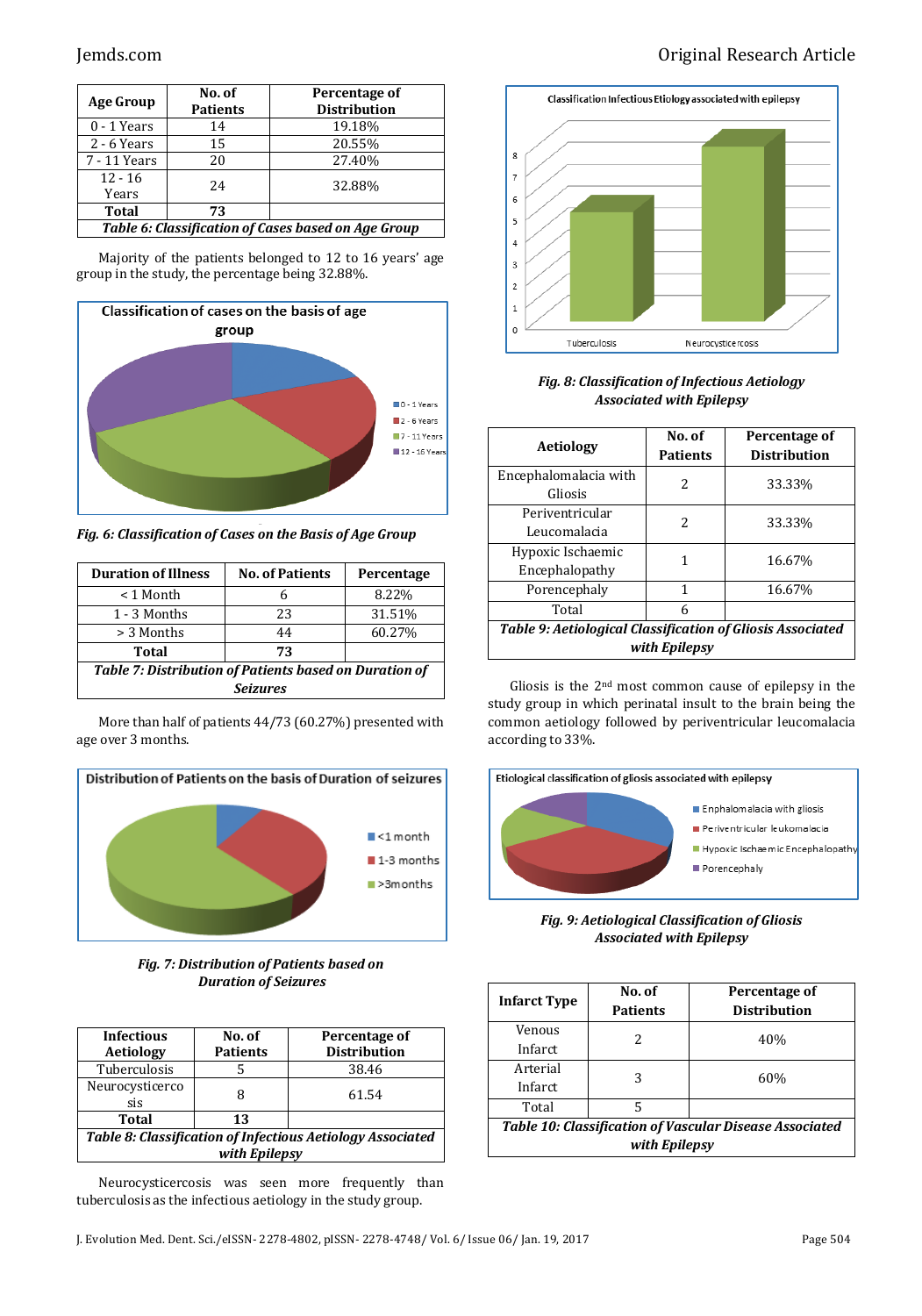

*Fig. 10: Classification of Vascular Disease Associated with Epilepsy*



Neurological examination was normal in 51 patients and only 23 patients showed focal signs.



*Fig. 11: Various Neurological Findings in Different Patients*

### **CASE 1**

**Patient's Name:** XXXXX, **Age:** 2 yrs., **Sex**: Male

**Clinical History:** Recurrent seizures and developmental delay. **Type of Seizure:** Focal seizures. **Duration:** Since birth. **MRI Conclusion:** Open-lip schizencephaly with cortical dysplasia.

**Final Diagnosis**: Developmental malformation – open-lip schizencephaly with cortical dysplasia.



# Jemds.com Original Research Article



**A. Axial T2WI and B. Coronal T2W1 Image** - Showing decreased volume of left hemisphere and CSF containing cleft lined by grey matter is noted in left parietal lobe communicating with left ventricle, suggestive of open-lip schizencephaly with cortical dysplasia.

**C. FLAIR Image –** Showing evidence of decreased volume of white matter of left parietal lobe with smooth and thickened gyri of cortex.

**D. MR Angiogram -** Normal.

#### **CASE 2**

**Patient's Name:** XXXXX, **Age**: 13 yrs., **Sex**: Male.

**Clinical History:** Headache, nausea and recurrent seizures. **Type of Seizure:** Intractable partial seizures. **Duration**: 6 yrs. **MRI Conclusion:** Space occupying lesion/Tumour in left parietal and temporal lobe.

**Final Diagnosis:** Dysembryoplastic Neuroepithelial Tumour (DNET) and was proved by histopathology.





J. Evolution Med. Dent. Sci./eISSN- 2278-4802, pISSN- 2278-4748/ Vol. 6/ Issue 06/ Jan. 19, 2017 Page 505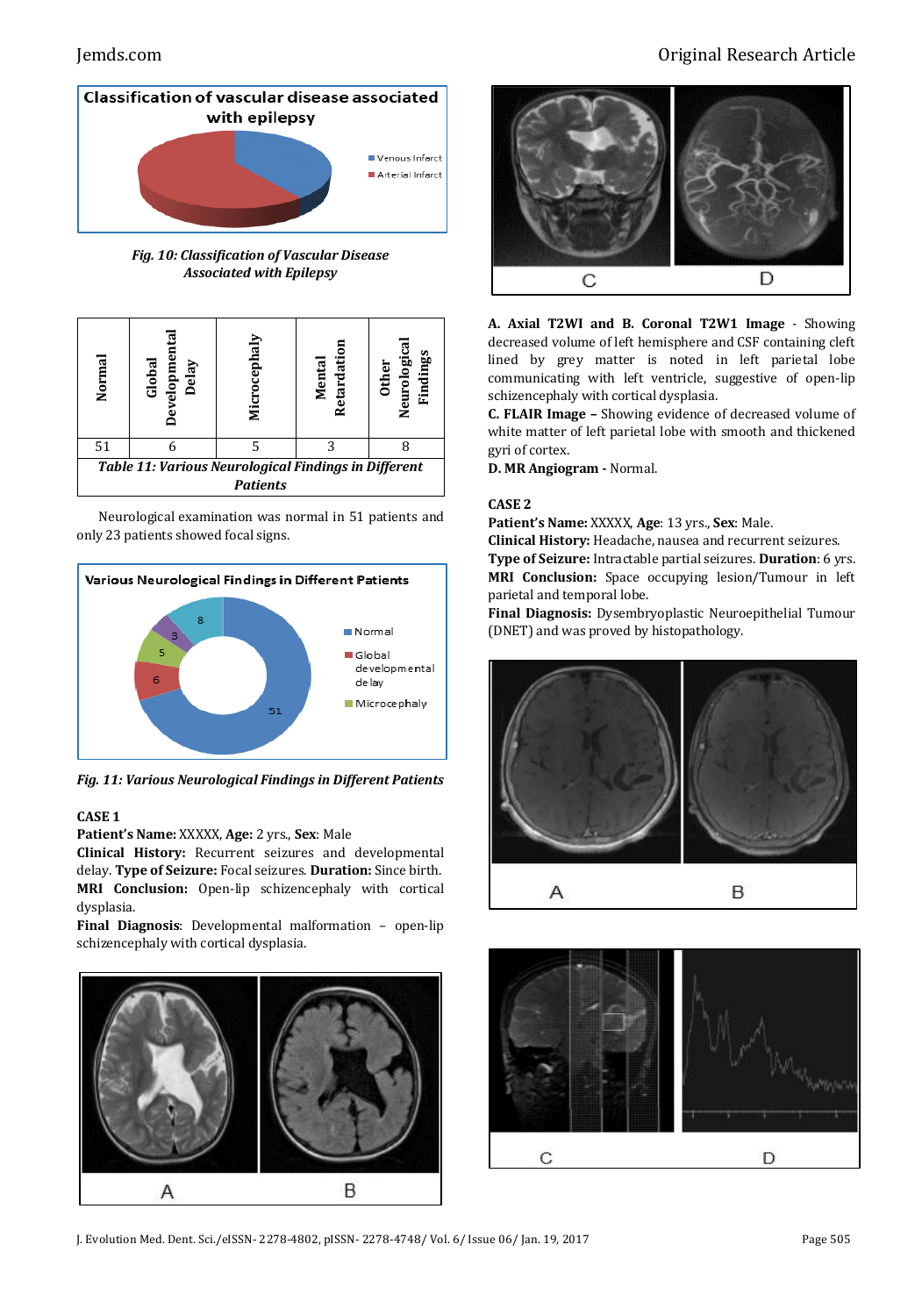**A. Axial T2WI** - Showing a heterogeneous altered signal intensity lesion in left temporal and parietal lobe, which is bubbly in appearance with cystic and solid component. The lesion is showing very minimal perilesional oedema and no mass effect.

**B. Axial T1W Contrast Imag**e - Showing peripheral and heterogeneous enhancement.

**C and D** MRS - On long TE sequence showing decrease in NAA and increase in choline-creatinine ratio.

#### **CASE 3**

**Patient's Name**: XXXXX, **Age**: 13 yrs., **Sex**: Male

**Clinical History:** Fever, headache, vomiting, recurrent seizures.

**Type of Seizure:** Generalised tonic-clonic seizures.

### **Duration:** 6 months.

**MRI Conclusion:** Well-defined ASI lesion, which is isointense with hyperintense rim with moderate perilesional oedema noted in left frontal region showing ring enhancement on contrast suggestive of granulomatous disease probably neurocysticercosis.

**Final Diagnosis**: Neurocysticercosis.





**A. Axial T1WI** - Showing isointense lesion in left frontal region.

**B. Coronal T2WI** - Showing well-defined ASI lesion, which is isointense with hyperintense rim with moderate perilesional oedema in left frontal region.

**C and D Axial Post-Contrast Image** - Showing ring enhancing lesion with a nodule (scolex) within.

# Jemds.com Original Research Article



**E. MRS** - Showing elevated lipid lactate peak.

#### **CASE 4**

**Patient's Name:** XXXXX, **Age**: 13 yrs., **Sex**: Female **Clinical History:** Recurrent refractory seizures and developmental delay with weakness/hemiparesis of right side of body.

**Type of Seizure:** Myoclonic seizures. **Duration**: Since 1 year of birth **MRI Conclusion:** Sturge-Weber Syndrome. **Final Diagnosis:** Sturge-Weber Syndrome (Proven).





**A. Axial: T1WI, B. and C and D. Post-Contrast T1WI -** Showing tram-track calcification with cerebral atrophy on right side with enlarged choroid plexus on right side. There is evidence of leptomeningeal enhancement.

#### **DISCUSSION**

Magnetic resonance imaging has become indispensable in the diagnostic work-up of epileptic patients, who present with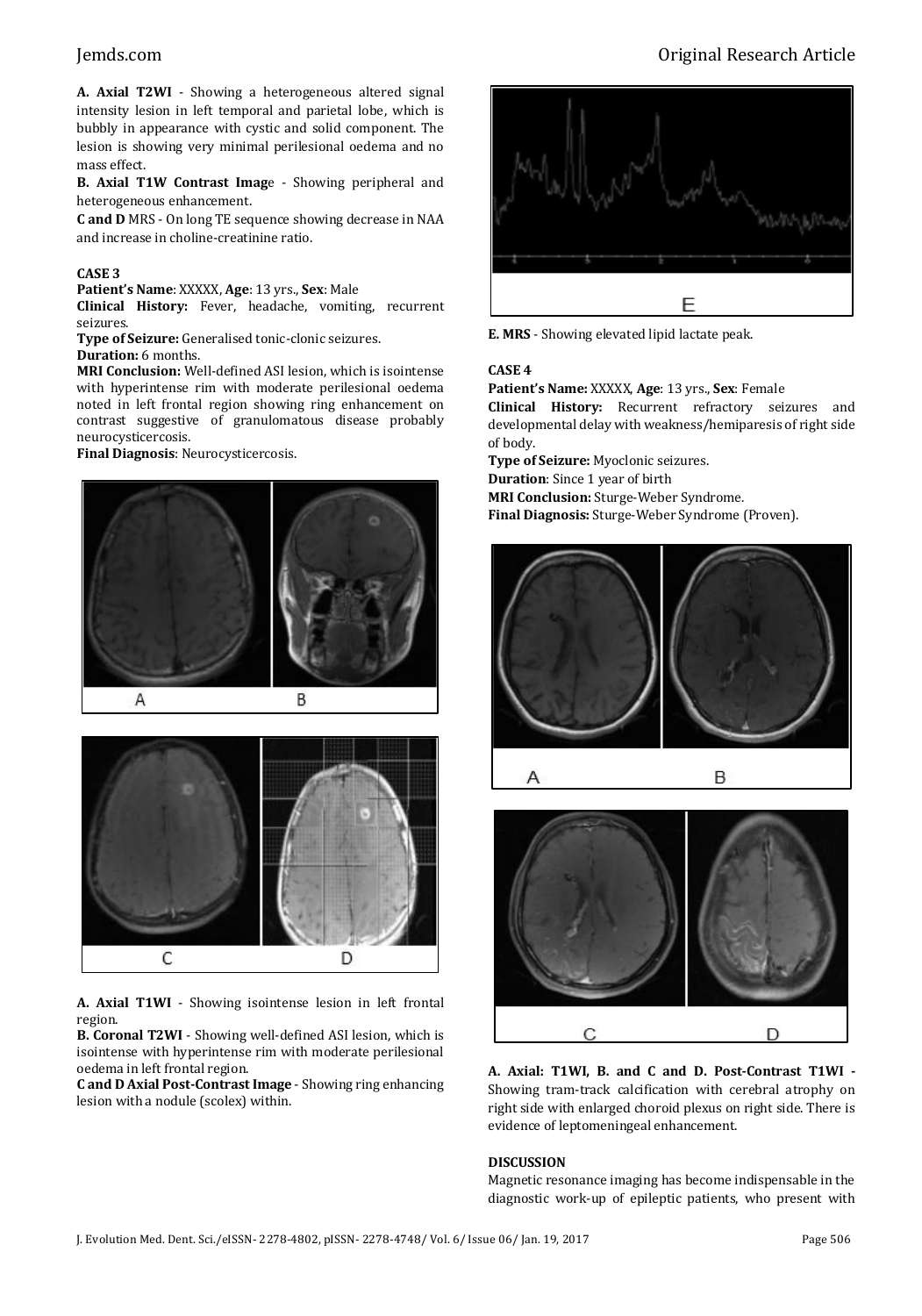recurrent seizures, which is amenable to both medical and surgical treatment.

About 15% - 30% of patients with partial seizures are refractory to pharmacotherapy, which mandates the need to evaluate these patients with imaging studies to identify possible structural abnormalities, which may be responsible for seizures.

Identification of a structural substrate on magnetic resonance imaging guides further management, as the chance of being considered for surgical treatment is greatly enhanced when a structural abnormality is found on magnetic resonance imaging.

Approximately, 60% of patients become seizure free after surgery, the seizure free surgical outcome being 67% for mesial temporal sclerosis, 75% for neoplasms, 58% for cortical dysplasia.

With this background, we evaluated the magnetic resonance imaging features of patients presenting with seizures, either focal or generalised in paediatric age group between 0 - 16 yrs.

Our study included seventy three patients, who underwent magnetic resonance imaging. Out of the seventy three patients, the majority of patients belonged to 12 - 16 years' age group, the percentage being 32.88% in this age group. Rachana Chaurasia, Shuchi Singh, Sanchin Mathur<sup>17</sup> have categorised the cause of epilepsy by the age of seizure onset in which majority are in this age group - similar to our study and the sensitivity of MR imaging in their study was given as 70.4%.

About 45 (61.42%) were males and 28 (38.57%) were female patients**.** Our study included 43 patients with partial seizures and 30 patients with generalised seizures.

The epileptogenic focus/substrates which include infections, tumours, leucodystrophies, developmental malformations, gliosis, vascular malformations, encephalitis, infarct and thrombosis were identified based on the magnetic resonance imaging features for each of these lesions.

The MRI sensitivity is high in detecting lesions in partial seizure group, which is accounting to 59% in the study group when compared to generalised seizure group which is 41% and moreover the diagnostic yield of MRI was 72% in partial seizures which is only 40% in generalised seizure group.

Seizures as a consequence of infectious aetiology was seen in 13 (30%) patients included in the study. About 8 (15%) patients had evidence of neurocysticercosis, which appears as hypo-to-slightly hyperintense lesion on T1WI with ring enhancement and enhancing scolex on post-contrast images. These lesions usually follow CSF signal intensity on all sequences. Out of these, 8 patients had positive results for CSF IgM antibodies confirming NCC infection. Among them 5 (10%) had tuberculoma, diagnosed on the basis of hypoisointense lesion on T1WI and hypointense to variable intensity lesion with surrounding oedema on T2WI, showing ring enhancement on post-contrast images. Routine chest radiograph was also performed for these patients, 3 of which showing positive signs of tuberculosis. CSF studies were performed showing raised protein in all 5 patients suggesting tuberculosis.

Rajasekhar V<sup>18</sup> has reported increased frequency of neurocysticercosis than tuberculoma in our country in patients with seizures. In our study also, we found neurocysticercosis to be more common than tuberculoma.

Gliosis with or without encephalomalacia, Periventricular Leucomalacia (PVL), porencephaly and atrophy are varying responses of brain to any type of insult, mostly perinatal or in infancy but can occur later due to trauma, infection, infarct or haemorrhage. The result of insult during perinatal period depends upon the gestational age of patient, duration and severity of brain insult along with prenatal asphyxia, low birth weight, prematurity and toxaemia of pregnancy as predisposing factors. Those patients with perinatal insult usually presented with cerebral palsy, intractable seizures and developmental delay. In our present study, out of the 6 (13.9%) cases, 2 cases showed encephalomalacia with gliosis, 2 cases had periventricular leucomalacia, 1 had hypoxic ischaemic encephalopathy and 1 patient had porencephaly. Periventricular leucomalacia, represents toxic injury to premyelinating oligodendrocytes because of cerebral ischaemia, reperfusion or both. Porencephalic cysts are congenital or acquired cavities within the cerebral hemisphere that usually - although not invariably - communicate directly with the ventricular system. They can be cortical or subcortical, unilateral or bilateral. The location often corresponds to territories supplied by the cerebral arteries.

Hui et al<sup>19</sup> in their study of 100 patients with intractable epilepsy had found gliosis in 30% of patients and as the second most common cause of epilepsy. This is similar to our study.

Vascular diseases of the neonatal period include haemorrhage, venous thrombosis and arterial infarctions. Infarct contributed to 5 (11.6%) cases in our study, of which 3 were arterial and 2 were venous in nature. In contrast to stroke in adults and older children, neonatal stroke often presents clinically with seizures but not with focal neurological deficiencies. Children can present stroke at any age. The incidence is higher under the age of 2 years and progressively decreases throughout adolescence. We did not find neonates/infants in the present series, probably due to difficulties in performing imaging exams during the acute phase of the disease at this time during the investigation. The common causes of strokes in children are rheumatic disease, infectious endocarditis, congenital heart disease, mitral valve prolapse, sickle cell disease, haemolytic uraemic syndrome and antiphospholipid antibody syndrome. In many cases, cause could not be determined. In our study, two children with infarct had Rheumatic Heart Disease and Congenital Heart Disease. In rest, cause could not be ascertained.

In our study among the 43 patients with positive magnetic resonance imaging, tumours were identified as the focal epileptogenic substrate in 4 (9.3%) of the patients. Magnetic resonance imaging has nearly 100% sensitivity for identifying neoplastic lesions. In this study, there were 4 cases of tumours, 2 of them were of infratentorial origin - fourth ventricle masses causing dilatation of proximal ventricles showing variable/irregular contrast enhancement, one was dysembryoplastic neuroepithelial tumour and other was of hypothalamic hamartoma. Subsequent biopsy and surgery was performed, which confirmed the diagnosis as given on MR imaging.

Malformation of cortical development (pachygyria) with cortical dysplasia and open-lip schizencephaly, septo-optic dysplasia and heterotopias were found in 4 (9.3%) patients of the study group in their first decade. Malformations of cerebral cortical development encompass a heterogeneous group of disorders frequently recognised on Magnetic Resonance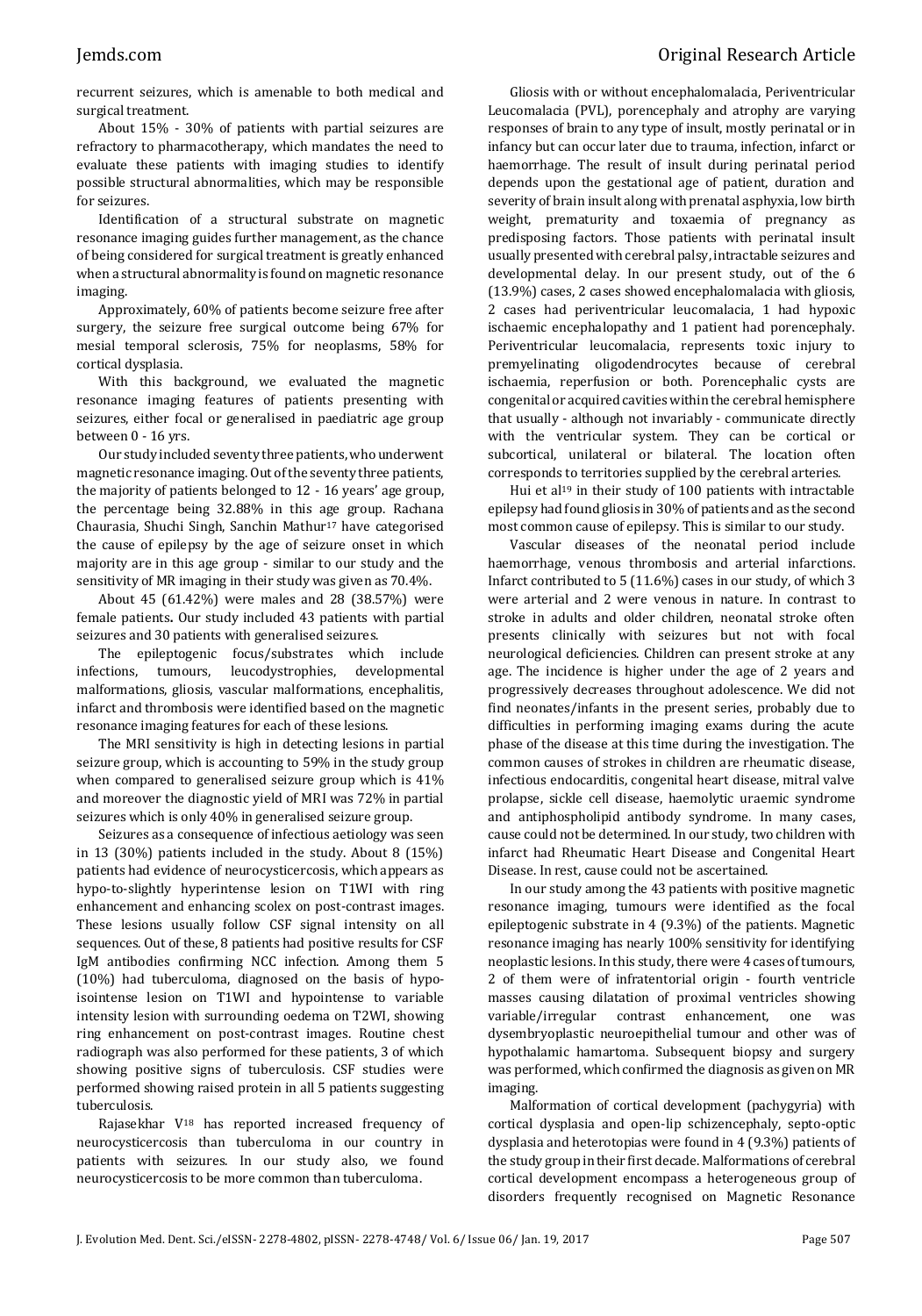Images (MRI). These types of disorders are a cause of human epilepsy.

We report three cases (6.9%) of phakomatosis that was tuberous sclerosis in a 6-year-old male, who presented to Paediatric OPD with seizures, delayed mental development and skin manifestations. On MRI, scan showed subependymal nodules, cortical tubers and non-specific white matter changes. As many as 90% of patients with tuberous sclerosis have seizures, significant proportion of whom are refractory to medical therapy. One case was of a 13-year-old female who presented with seizures and port wine stain and on MRI revealed leptomeningeal enhancement with ipsilateral choroid plexus enlargement and tram track like calcifications along with cerebral hemiatrophy; and the other case was of neurofibromatosis-1 in a 14-year-old male who presented with seizures, headache and plexiform neurofibroma. On MRI imaging showed non-optic low-grade glioma, non-neoplastic hamartomas in bilateral basal ganglia and thalami.

Most of the epidemic encephalitis are caused by arboviruses and demonstrate regional and seasonal variation. Viral encephalitides are found all over the world with specific viruses being common in different geographical regions. In this series, we report three cases of encephalitis, one of which was Rasmussen's encephalitis which is a chronic inflammatory disease of unknown origin, whose aetiology and pathology was similar to viral encephalitis with MR imaging features corresponding to unilateral cerebral atrophy with T2 hyperintense areas in affected lobe along with restricted diffusion. The other two cases were of herpes simplex-1 with typical MR imaging features of T2 hyperintensity of affected white matter and cortex showing variable enhancement and restricted diffusion (due to cytotoxic oedema), which was confirmed by PCR (polymerase chain reaction) DNA test, which reveals even tiny amounts of viral DNA being the diagnostic test for encephalitis.

Mesial temporal sclerosis was diagnosed based on the principal findings of volume loss and abnormal signal in the hippocampus with identification of loss of hippocampal architecture on inversion recovery sequence.

In the present study, hippocampal sclerosis was identified in 2 (4.65%) patients. Similar results were shown by Lefkopoulos et al in their study of 120 patients with refractory seizures.

Minor findings such as atrophy of the ipsilateral fornix and mammillary body, ipsilateral dilatation of the temporal horns were also identified in our patients.

In the present study, white matter disease was seen in 2 (4.65%) patients who presented with leucodystrophy. They are proven to be associated with epilepsy by Guissard et al and Hsieh et al, but their contribution has not been accounted for by any study. Since white matter does not have a generous blood supply as gray matter and is more susceptible to ischaemia (HIE, vasculitis secondary to infection), toxin and other insults. The most common location for the hyperintensities are the subcortical and periventricular white matter, optic radiations, basal ganglia and brain stem in decreasing order of frequency. The lesions are hyperintense on T2, proton density and FLAIR images and have well-defined but irregular margins. One case was proved to be Krabbe's leucodystrophy and the other as Wilson's disease.

Vascular malformations most commonly presenting with seizures include cavernous haemangioma and arteriovenous malformations. In our study, only one patient with cavernous haemangioma presenting with focal seizure was identified accounting for 2.3%. Electroencephalography tells us that a seizure focus is present in the brain. It can also localise the focus as well as help to classify the seizures. However, it cannot characterise the underlying structural abnormality, which may be responsible for seizure in patients with partial epilepsy.

In present study electroencephalogram was done in all the cases, in which it was positive in 48 cases and normal in 25 cases. This was comparable to prior studies in 48 cases with positive EEG, 30 patients had abnormal MRI which was in accordance with previous studies, which showed that MRI abnormalities are usually associated with an abnormal EEG. It helps in establishing the diagnosis of seizures, characterising syndromes and providing prognosis. Out of 25 patients with normal EEG, 10 cases had abnormal MRI findings, so though the presence of an abnormal EEG in patient could suggest positive MRI finding, but obviously, a normal EEG doesn't rule out brain abnormality. This shows that MRI has higher chances of finding epileptogenic focus as compared to EEG alone, it goes in accordance with prior study by Kuzniecky and Knowlton<sup>20</sup> 2002. It could be inferred that EEG could be helpful, but not alone.

The diagnostic yield of magnetic resonance imaging depends on many factors, one being the patient population it is applied to. The highest yield (65% - 85%) in detecting epileptogenic lesions is observed in patient groups with intractable partial epilepsy who are considered candidates for surgery.

In our study, the diagnostic yield of magnetic resonance imaging in the partial seizure group of paediatric age group between 0 - 16 yrs. is 59%. Resta et al reported positive MRI in 51.3%, Wang et al in 41.7% and Chang et al in 48.9%. Our study shows a higher percentage, probably because of strict exclusion criteria, which shows that patient selection, plays an important role in MR positivity rates.

The most common lesion identified in children presenting with epilepsy being infection followed by gliosis. The localisation of epileptogenic focus can be made by clinical symptoms, electroencephalography, computed tomography, magnetic resonance imaging, functional magnetic resonance imaging, SPECT and PET studies. No single modality among these can definitively identify the seizure focus, especially those who are planned for epilepsy surgery and hence a combination of these should be used.

Computed tomography is widely available, very useful in the emergency setting and can detect major structural abnormalities and calcifications, but its sensitivity in the detection and characterisation of subtle cortical abnormalities, hippocampal lesions, leucodystrophies, vascular malformations, which is important in epilepsy imaging and also the detection of posterior fossa lesions is low.

On the other hand, magnetic resonance imaging with its superior soft tissue contrast, multiplanar imaging capability, lack of beam hardening artefacts is more sensitive in picking up subtle cortical abnormalities, hippocampal lesions as well as characterising lesions such as different types of tumours, infections with its advanced applications.

Functional magnetic resonance imaging, SPECT and PET also help to localise seizure focus. They are complementary to MRI. However, their availability restricts their routine usage,